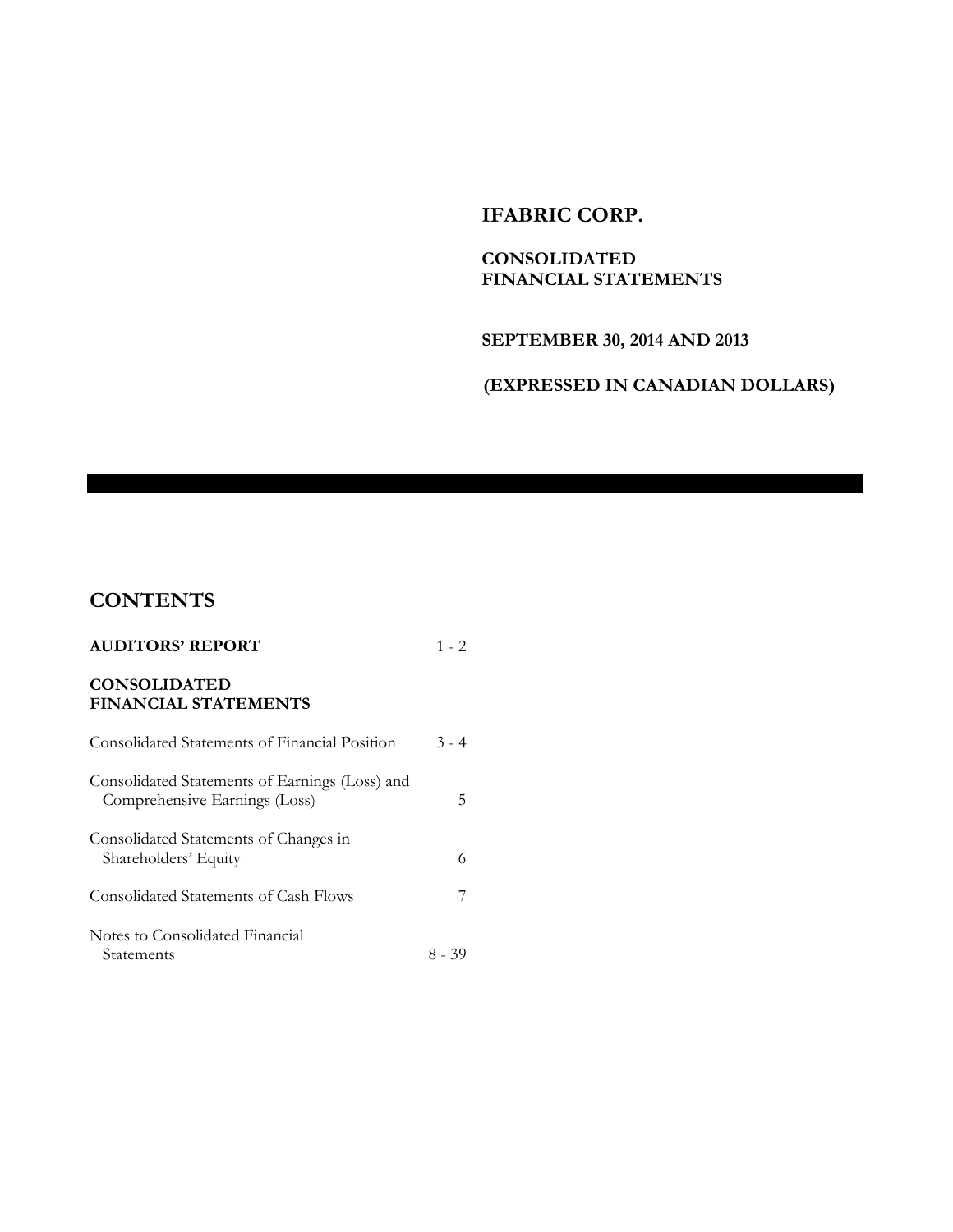

### **INDEPENDENT AUDITORS' REPORT**

#### To: The Shareholders of **iFabric Corp.**

We have audited the accompanying consolidated financial statements of iFabric Corp. and its subsidiaries, which comprise the consolidated statements of financial position as at September 30, 2014 and 2013 and the consolidated statements of earnings (loss) and comprehensive earnings (loss), changes in equity and cash flows for the years ended September 30, 2014 and 2013, and a summary of significant accounting policies and other explanatory information.

#### *Management's Responsibility for the Consolidated Financial Statements*

Management is responsible for the preparation and fair presentation of these consolidated financial statements in accordance with International Financial Reporting Standards, and for such internal control as management determines is necessary to enable the preparation of consolidated financial statements that are free from material misstatement, whether due to fraud or error.

#### *Auditors' Responsibility*

Our responsibility is to express an opinion on these consolidated financial statements based on our audit. We conducted our audit in accordance with Canadian generally accepted auditing standards. Those standards require that we comply with ethical requirements and plan and perform the audit to obtain reasonable assurance about whether the consolidated financial statements are free from material misstatement.

An audit involves performing procedures to obtain audit evidence about the amounts and disclosures in the consolidated financial statements. The procedures selected depend on the auditors' judgment, including the assessment of the risks of material misstatement of the consolidated financial statements, whether due to fraud or error. In making those risk assessments, the auditors consider internal control relevant to the company's preparation and fair presentation of the consolidated financial statements in order to design audit procedures that are appropriate in the circumstances, but not for the purpose of expressing an opinion on the effectiveness of the company's internal control. An audit also includes evaluating the appropriateness of accounting policies used and the reasonableness of accounting estimates made by management, as well as evaluating the overall presentation of the consolidated financial statements.

We believe that the audit evidence we have obtained in our audit is sufficient and appropriate to provide a basis for our audit opinion.



30 St. Clair Avenue West, Suite 1000 Toronto, Ontario M4V 3A1 tel 416.964.7200 | fax 416.964.2025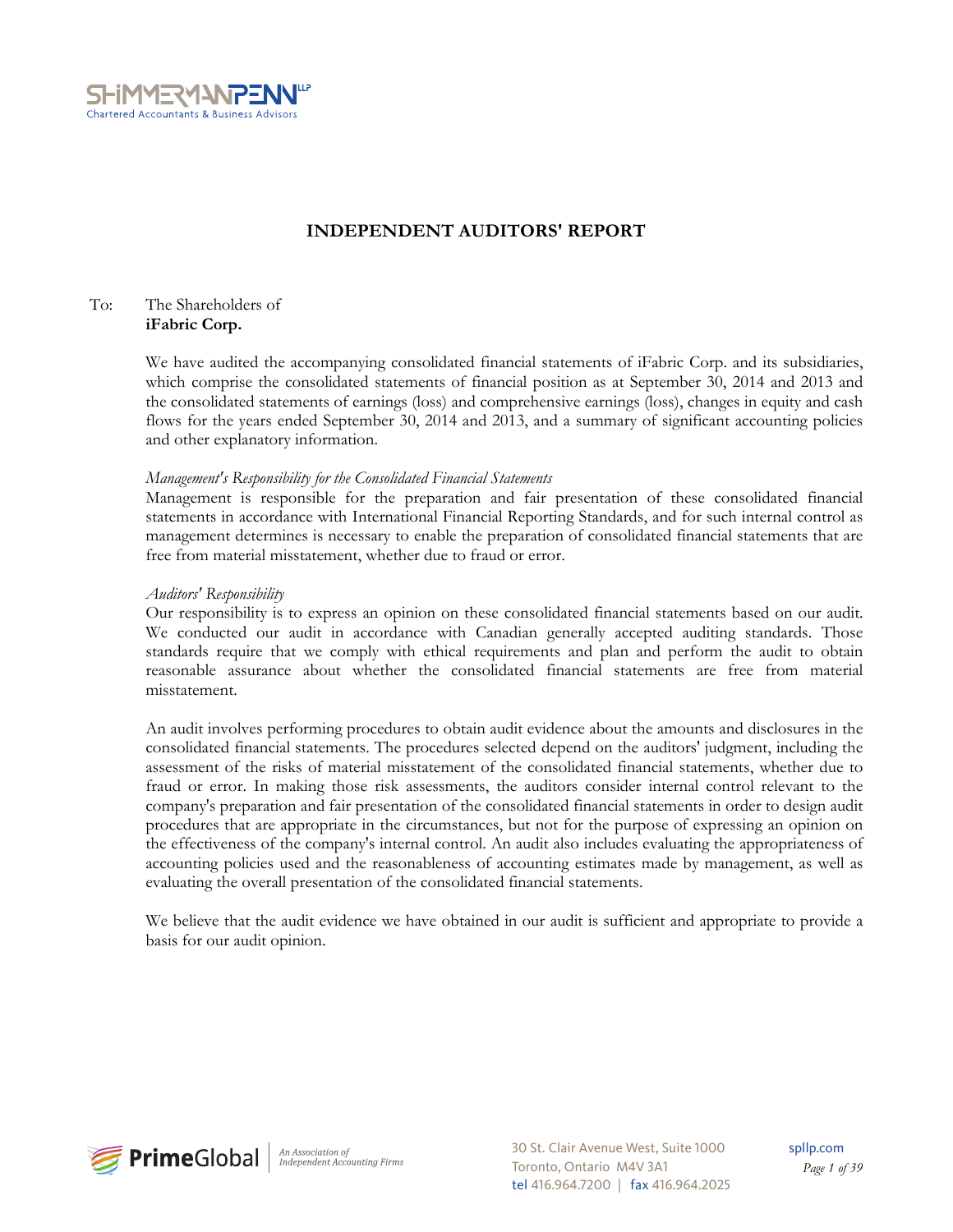

### **INDEPENDENT AUDITORS' REPORT, continued**

*Opinion* 

In our opinion, the consolidated financial statements present fairly, in all material respects, the financial position of iFabric Corp. and its subsidiaries as at September 30, 2014 and 2013 and their financial performance and their cash flows for the years then ended in accordance with International Financial Reporting Standards.

Shimmuman Penn LLP

**Shimmerman Penn LLP**  Chartered Accountants Licensed Public Accountants Toronto, Canada January 27, 2015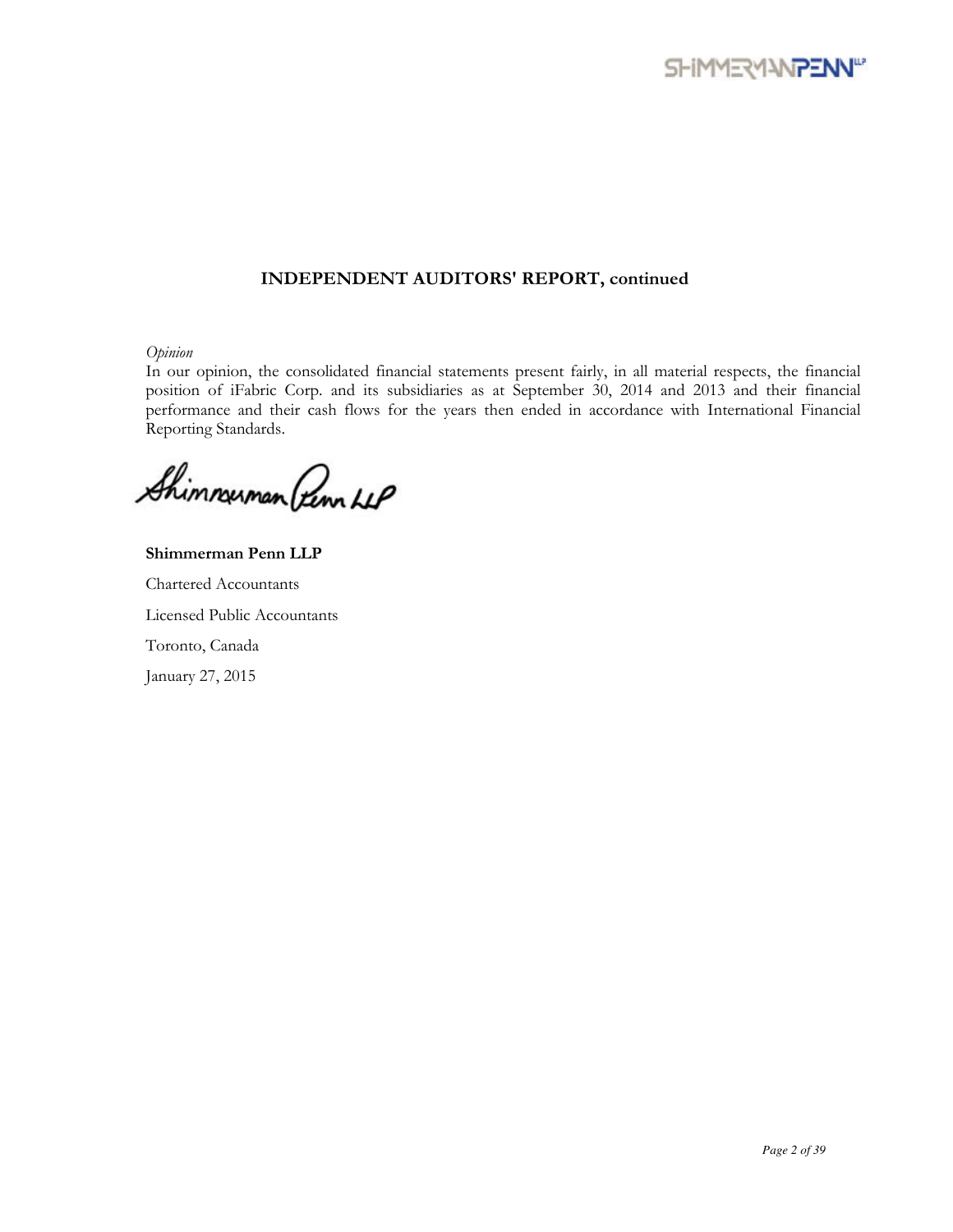# **IFABRIC CORP. CONSOLIDATED STATEMENTS OF FINANCIAL POSITION AS AT SEPTEMBER 30, 2014 AND 2013**

### **(Expressed in CDN Dollars)**

|                                             | September 30,<br>2014 | September 30,<br>2013 |
|---------------------------------------------|-----------------------|-----------------------|
| <b>ASSETS</b>                               |                       |                       |
| <b>CURRENT</b>                              |                       |                       |
| Cash (note 4)                               | \$<br>1,006,385       | \$<br>457,131         |
| Accounts receivable (note 5)                | 2,042,179             | 1,087,357             |
| Inventory (note $6$ )                       | 4,412,215             | 3,519,590             |
| Prepaid expenses and deposits (note 7)      | 283,533               | 175,441               |
| Foreign exchange forward contracts (note 8) | 59,828                | 54,870                |
| Investment tax credits recoverable (note 9) |                       | 12,826                |
|                                             | 7,804,140             | 5,307,215             |
| <b>NON-CURRENT</b>                          |                       |                       |
| Property, plant and equipment (note 10)     | 2,527,012             | 2,551,288             |
| Deferred development costs (note 11)        | 759,637               | 904,036               |
| Deferred income taxes (note 12)             | 453,594               | 337,122               |
| Goodwill                                    | 55,050                | 55,050                |
|                                             | 3,795,293             | 3,847,496             |
|                                             | \$<br>11,599,433      | \$<br>9,154,711       |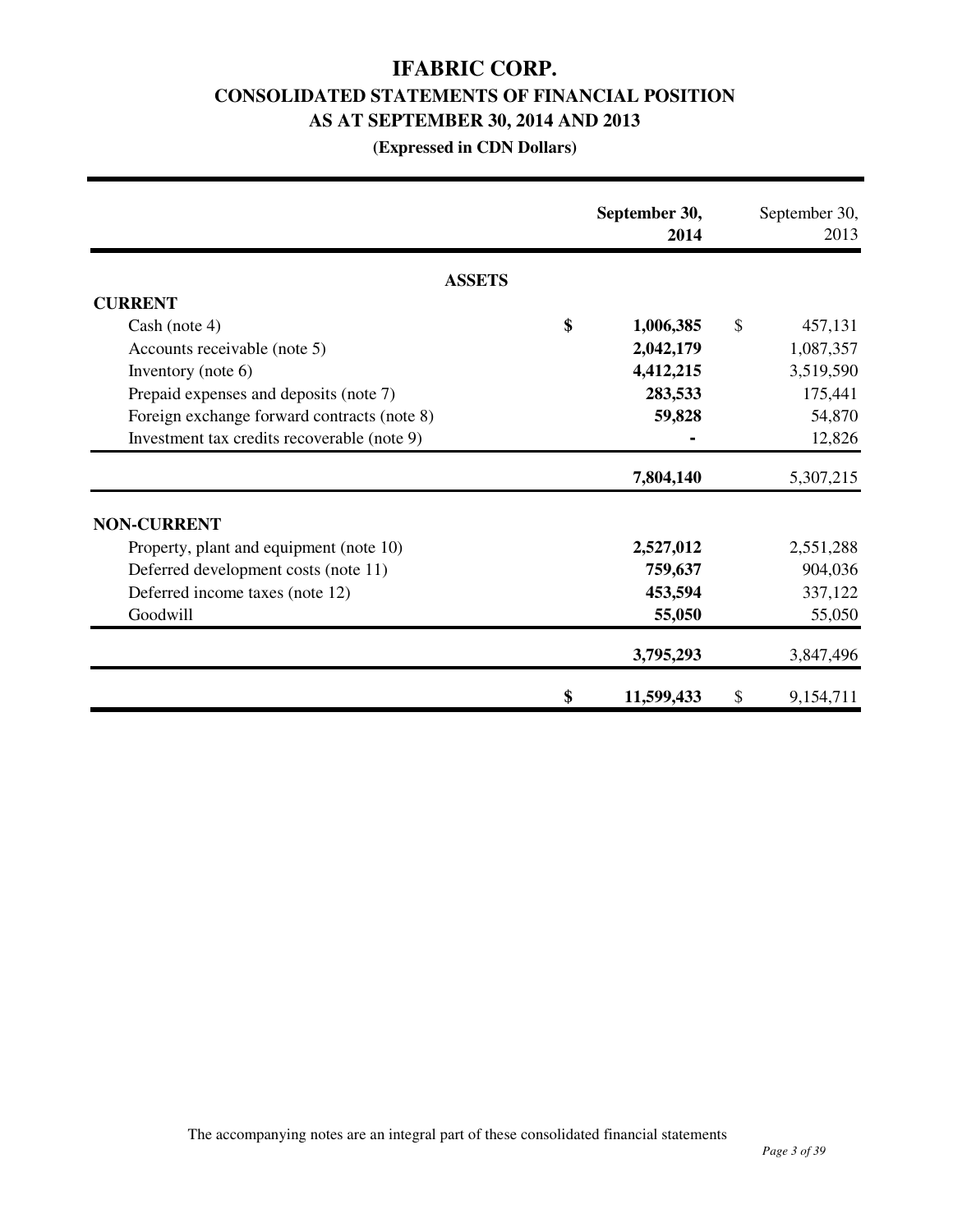# **IFABRIC CORP. CONSOLIDATED STATEMENTS OF FINANCIAL POSITION AS AT SEPTEMBER 30, 2014 AND 2013**

### **(Expressed in CDN Dollars)**

|                                                    | September 30,<br>2014 | September 30,<br>2013    |
|----------------------------------------------------|-----------------------|--------------------------|
| <b>LIABILITIES</b>                                 |                       |                          |
| <b>CURRENT</b>                                     |                       |                          |
| \$<br>Bank indebtedness (note 4)                   | 251,904               | $\mathcal{S}$<br>407,601 |
| Accounts payable and accrued liabilities (note 13) | 1,470,510             | 1,127,648                |
| Income taxes payable                               | 330,451               | 236,657                  |
| Current portion of loans payable (note 15)         | 120,000               | 133,893                  |
|                                                    | 2,172,865             | 1,905,799                |
| <b>NON-CURRENT</b>                                 |                       |                          |
| Due to related parties (note 14)                   | 972,287               | 984,741                  |
| Loans payable (note 15)                            | 980,000               | 1,100,000                |
|                                                    | 1,952,287             | 2,084,741                |
|                                                    | 4,125,152             | 3,990,540                |
| <b>COMMITMENTS</b> (note 19)                       |                       |                          |
| <b>SHAREHOLDERS' EQUITY</b>                        |                       |                          |
| <b>CAPITAL STOCK (note 16)</b>                     | 2,722,194             | 1,978,987                |
| <b>WARRANTS</b> (note 16)                          | 704,861               |                          |
| <b>OPTIONS</b> (note 16)                           | 757,308               | 436,414                  |
| NON-CONTROLLING INTEREST                           | 12,210                | 13,276                   |
| <b>RETAINED EARNINGS</b>                           | 3,277,708             | 2,735,494                |
|                                                    | 7,474,281             | 5,164,171                |
| \$                                                 | 11,599,433            | \$<br>9,154,711          |

*APPROVED ON BEHALF OF THE BOARD:*

*"Hylton Karon"* "*Hilton Price"*  Director Director

January 27, 2015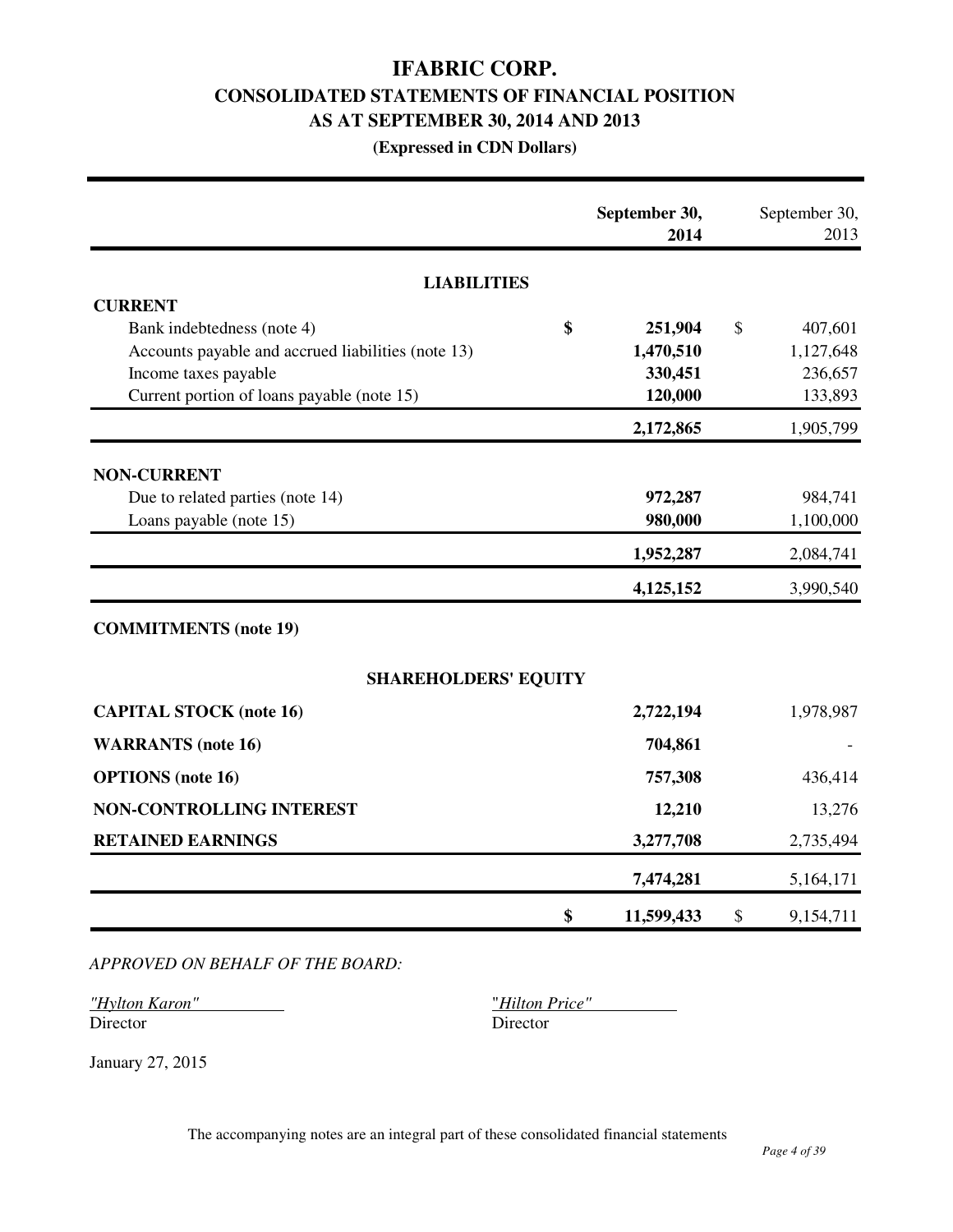# **IFABRIC CORP. CONSOLIDATED STATEMENTS OF EARNINGS (LOSS)**

# **AND COMPREHENSIVE EARNINGS (LOSS)**

# **YEARS ENDED SEPTEMBER 30, 2014 AND 2013**

 **(Expressed in CDN Dollars)** 

|                                                           | 2014             |                           | 2013       |
|-----------------------------------------------------------|------------------|---------------------------|------------|
| <b>REVENUE</b>                                            | \$<br>13,021,482 | $\mathcal{S}$             | 8,165,983  |
| <b>COST OF SALES</b>                                      | 6,475,235        |                           | 3,635,494  |
| <b>GROSS PROFIT</b>                                       | 6,546,247        |                           | 4,530,489  |
| <b>EXPENSES</b>                                           |                  |                           |            |
| General and administrative costs (note 20)                | 2,692,158        |                           | 1,920,282  |
| Selling and design costs                                  | 2,574,577        |                           | 1,840,977  |
| Interest on operating line                                | 12,106           |                           | 24,070     |
| Interest on long-term debt                                | 49,512           |                           | 54,873     |
| Amortization of property, plant and equipment             | 41,877           |                           | 50,383     |
| Amortization of deferred development costs                | 144,400          |                           | 37,391     |
|                                                           | 5,514,630        |                           | 3,927,976  |
| <b>EARNINGS FROM OPERATIONS</b>                           | 1,031,617        |                           | 602,513    |
| <b>OTHER EXPENSES (INCOME)</b>                            |                  |                           |            |
| Share based compensation                                  | 328,674          |                           | 436,414    |
| Impairment loss (note $7(i)$ )                            |                  |                           | 300,253    |
| Gain on foreign exchange                                  | (82, 455)        |                           | (48,703)   |
| Unrealized gain on foreign exchange                       |                  |                           |            |
| forward contracts (note 8)                                | (4,958)          |                           | (31, 131)  |
| Sundry income                                             | (13, 152)        |                           | (968)      |
|                                                           | 228,109          |                           | 655,865    |
| <b>EARNINGS (LOSS) BEFORE INCOME TAXES</b>                | 803,508          |                           | (53, 352)  |
| <b>PROVISION FOR (RECOVERY OF) INCOME TAXES (note 18)</b> |                  |                           |            |
| Current                                                   | 378,832          |                           | 250,412    |
| Deferred                                                  | (116, 472)       |                           | (158,958)  |
|                                                           | 262,360          |                           | 91,454     |
| <b>NET EARNINGS (LOSS)</b>                                | 541,148          |                           | (144, 806) |
| OTHER COMPREHENSIVE EARNINGS                              |                  |                           |            |
| TOTAL COMPREHENSIVE EARNINGS (LOSS)                       | \$<br>541,148    | \$                        | (144, 806) |
| <b>EARNINGS (LOSS) PER SHARE (note 17)</b>                |                  |                           |            |
| <b>Basic</b>                                              | \$<br>0.021      | $\boldsymbol{\mathsf{S}}$ | (0.006)    |
| Diluted                                                   | 0.020            |                           | (0.006)    |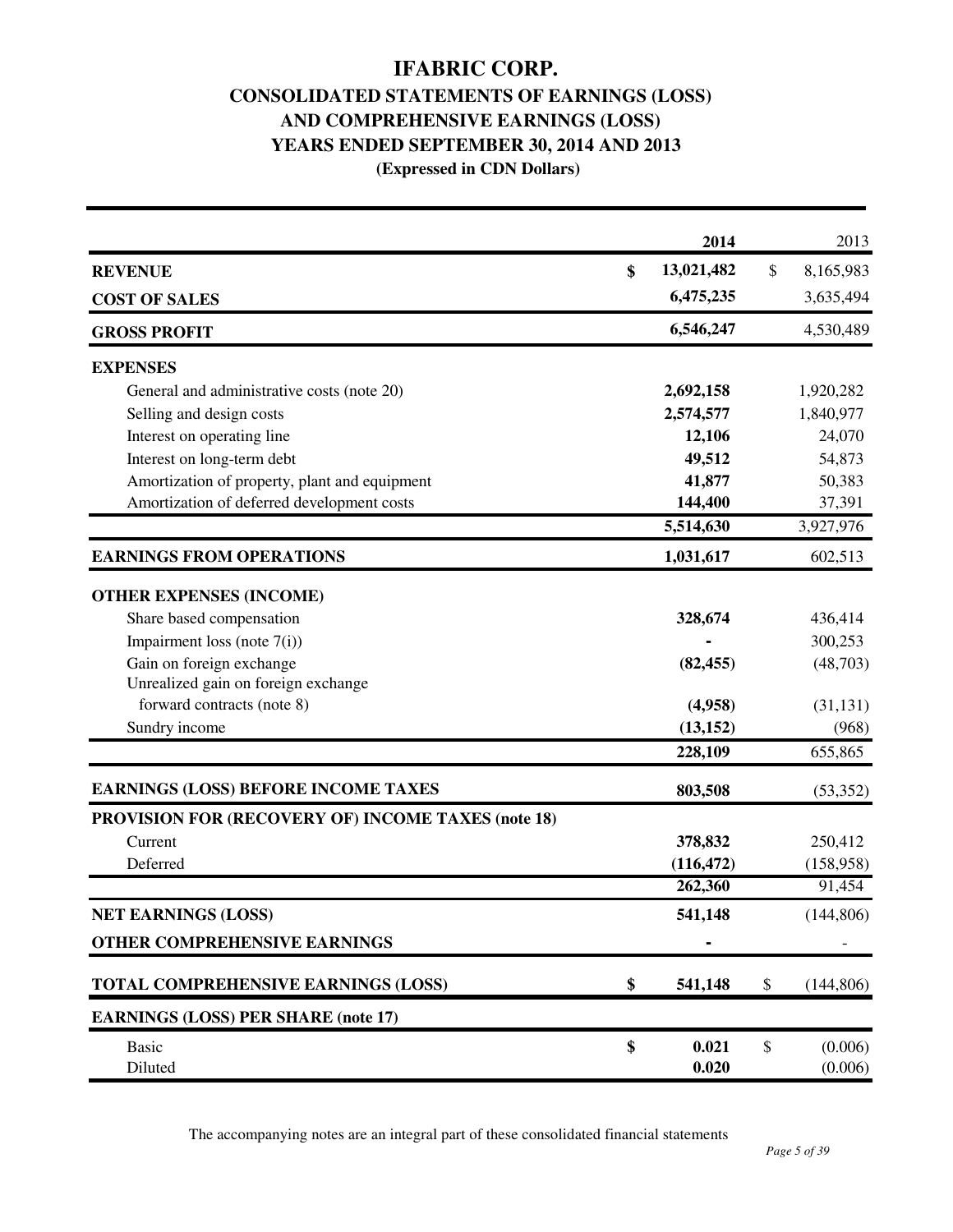## **IFABRIC CORP.**

# **CONSOLIDATED STATEMENTS OF CHANGES IN SHAREHOLDERS' EQUITY**

**YEARS ENDED SEPTEMBER 30, 2014 AND 2013** 

 **(Expressed in CDN Dollars)** 

|                                                                                           | Capital stock            |    | Warrants                 | Options                        |    | Retained<br>earnings     |               | Accumulated<br>other<br>comprehensive<br>earnings | Non-<br>controlling<br>interest |      | <b>Total</b> |
|-------------------------------------------------------------------------------------------|--------------------------|----|--------------------------|--------------------------------|----|--------------------------|---------------|---------------------------------------------------|---------------------------------|------|--------------|
| Balance at September 30, 2012                                                             | 1,840,987<br>\$          | -S | 38,000                   | \$<br>$\overline{\phantom{a}}$ | \$ | 2,880,050                | $\mathcal{S}$ |                                                   | \$<br>13,526                    | - \$ | 4,772,563    |
| Total comprehensive loss                                                                  | $\overline{\phantom{0}}$ |    |                          | $\overline{\phantom{0}}$       |    | (144, 556)               |               |                                                   | (250)                           |      | (144, 806)   |
| Share based compensation (note 16)                                                        | $\overline{\phantom{a}}$ |    |                          | 436,414                        |    | $\overline{\phantom{0}}$ |               |                                                   | $\overline{\phantom{0}}$        |      | 436,414      |
| Exercise of warrants (note 16)                                                            | 138,000                  |    | (38,000)                 | $\overline{\phantom{a}}$       |    | $\overline{\phantom{0}}$ |               | $\overline{\phantom{a}}$                          | $\overline{\phantom{0}}$        |      | 100,000      |
| Balance at September 30, 2013                                                             | 1,978,987                |    |                          | 436,414                        |    | 2,735,494                |               |                                                   | 13,276                          |      | 5,164,171    |
| Total comprehensive earnings (loss)                                                       | $\overline{\phantom{a}}$ |    | $\overline{\phantom{a}}$ | $\overline{\phantom{a}}$       |    | 542,214                  |               | $\overline{\phantom{a}}$                          | (1,066)                         |      | 541,148      |
| Private placement (note 16)                                                               | 1,629,000                |    |                          | $\overline{\phantom{a}}$       |    | $\overline{\phantom{0}}$ |               |                                                   | $\overline{\phantom{a}}$        |      | 1,629,000    |
| Fair value of shareholder warrants issued on<br>private placement (note 16)               | (579, 293)               |    | 579,293                  |                                |    |                          |               |                                                   |                                 |      |              |
| Share issue costs - cash (note 16)                                                        | (198, 712)               |    |                          |                                |    |                          |               |                                                   |                                 |      | (198, 712)   |
| Share issue costs - fair value of agent warrants<br>issued on private placement (note 16) | (125, 568)               |    | 125,568                  |                                |    |                          |               |                                                   |                                 |      |              |
| Share based compensation (note 16)                                                        | $\overline{\phantom{a}}$ |    |                          | 328,674                        |    | $\overline{\phantom{a}}$ |               |                                                   |                                 |      | 328,674      |
| Exercise of options (note 16)                                                             | 17,780                   |    |                          | (7,780)                        |    |                          |               |                                                   |                                 |      | 10,000       |
| <b>Balance at September 30, 2014</b>                                                      | 2,722,194                | \$ | 704,861                  | 757,308<br>\$                  | S  | 3,277,708                | -\$           |                                                   | \$<br>12,210                    |      | 7,474,281    |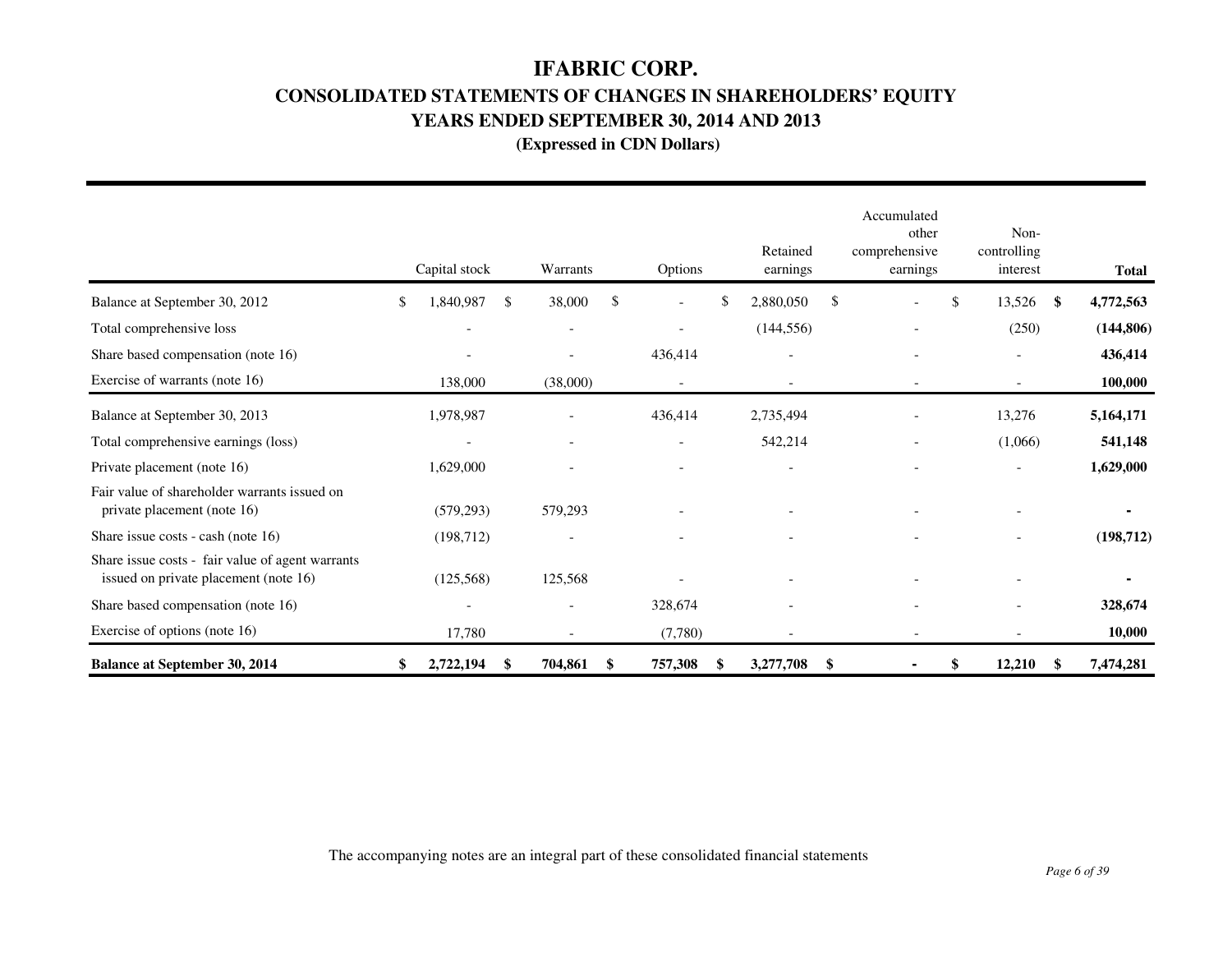# **IFABRIC CORP. CONSOLIDATED STATEMENTS OF CASH FLOWS YEARS ENDED SEPTEMBER 30, 2014 AND 2013 (Expressed in CDN Dollars)**

|                                                       | 2014            | 2013             |
|-------------------------------------------------------|-----------------|------------------|
| <b>CASH WAS PROVIDED BY (USED IN)</b>                 |                 |                  |
| <b>OPERATING ACTIVITIES</b>                           |                 |                  |
| Total comprehensive earnings (loss)                   | \$<br>541,148   | \$<br>(144, 806) |
| Items not affecting cash                              |                 |                  |
| Amortization of property, plant and equipment         | 41,877          | 50,383           |
| Amortization of deferred development costs            | 144,400         | 37,391           |
| Unrealized gain on foreign exchange forward contracts | (4,958)         | (31, 131)        |
| Gain on sale of property, plant and equipment         | (2,731)         |                  |
| <b>Impairment</b> loss                                |                 | 300,253          |
| Share based compensation                              | 328,674         | 436,414          |
| Deferred income tax recovery                          | (116, 472)      | (158,958)        |
|                                                       | 931,938         | 489,546          |
| Change in non-cash operating working capital items    |                 |                  |
| Accounts receivable                                   | (954, 823)      | 630,813          |
| Inventory                                             | (892, 624)      | (1,107,986)      |
| Prepaid expenses and deposits                         | (108,092)       | 97,906           |
| Investment tax credits recoverable                    | 12,826          | 9,162            |
| Accounts payable and accrued liabilities              | 342,861         | 455,336          |
| Income taxes payable                                  | 93,794          | 154,269          |
|                                                       | (1,506,058)     | 239,500          |
|                                                       | (574, 120)      | 729,046          |
| <b>FINANCING ACTIVITIES</b>                           |                 |                  |
| Bank operating line                                   | (155, 697)      | 407,601          |
| Due to related parties                                | (12, 454)       | (583, 690)       |
| Repayment of loans                                    | (133,893)       | (124, 471)       |
| Share and warrant issuances (note 16)                 | 1,639,000       | 100,000          |
| Share and warrant issuance costs - cash (note 16)     | (198, 712)      |                  |
|                                                       | 1,138,244       | (200, 560)       |
| <b>INVESTING ACTIVITIES</b>                           |                 |                  |
| Purchase of property, plant and equipment             | (28, 354)       | (3,048)          |
| Proceeds on disposal of property, plant and equipment | 13,484          |                  |
| Deferred development costs                            |                 | (210, 351)       |
|                                                       | (14, 870)       | (213, 399)       |
| <b>CHANGE IN CASH POSITION</b>                        | 549,254         | 315,087          |
| CASH AND CASH EQUIVALENTS, beginning of year (note 4) | 457,131         | 142,044          |
| CASH, end of year (note 4)                            | \$<br>1,006,385 | \$<br>457,131    |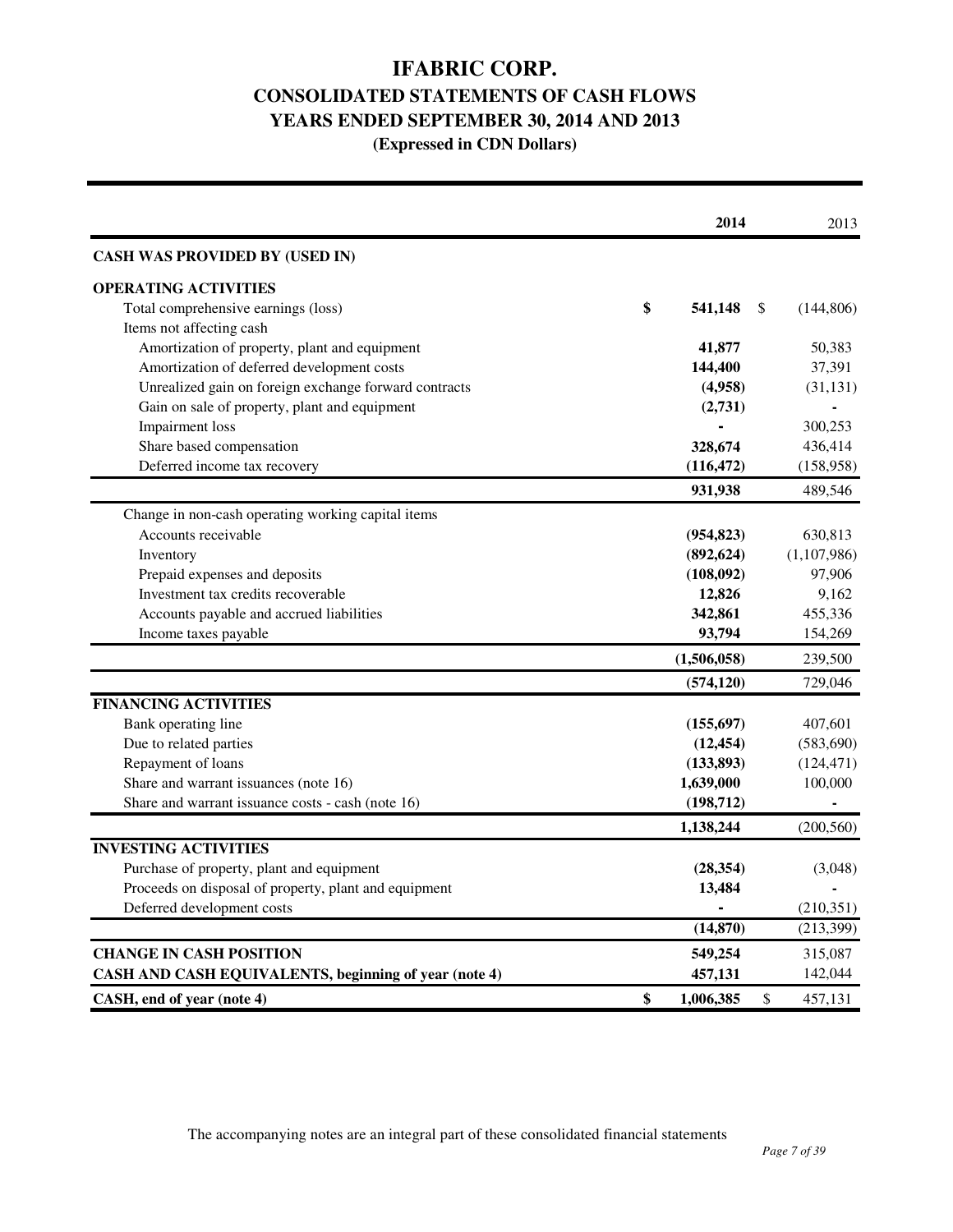### **(Expressed in CDN Dollars)**

#### **1. NATURE OF OPERATIONS**

iFabric Corp. ("iFabric or the Company") was incorporated under the Alberta Business Corporations Act on April 9, 2007 as a capital pool company as defined in Policy 2.4 of the TSX Venture Exchange. On June 4, 2012, the Company closed its Qualifying Transaction with Coconut Grove Textiles Inc. and its shares began trading on the TSX Venture Exchange ("TSX-V") under the trading symbol "IFA". With effect from this date the Company is no longer considered a capital pool company and is now classified as an industrial Tier 2 issuer on the TSX-V.

The Company's principle activities relate to the business of designing and manufacturing women's intimate apparel and, in particular, a range of specialty bras including the Company's patented backless, strapless underwire bra, as well as a range of complimenting accessories. The Company is also in the business of distributing a range of specialty textiles as well as a number of chemical products that are suitable for application to textiles. The head office is located at 525 Denison Street, Unit 1, Markham Ontario.

#### **2. BASIS OF PREPARATION**

#### **(a) Statement of compliance**

 The Company prepares its consolidated financial statements in accordance with International Financial Reporting Standards ("IFRS") as set out in the Handbook of the Chartered Professional Accountants - Canada ("CPA Canada Handbook").

#### **(b) Basis of measurement**

 These consolidated financial statements were prepared on a historical cost basis except for certain items which may be accounted for at fair value as further discussed in subsequent notes, using the significant accounting policies and measurement basis summarized below.

#### **(c) Functional and presentation currency**

 These consolidated financial statements are presented in Canadian dollars which is the Company's functional currency.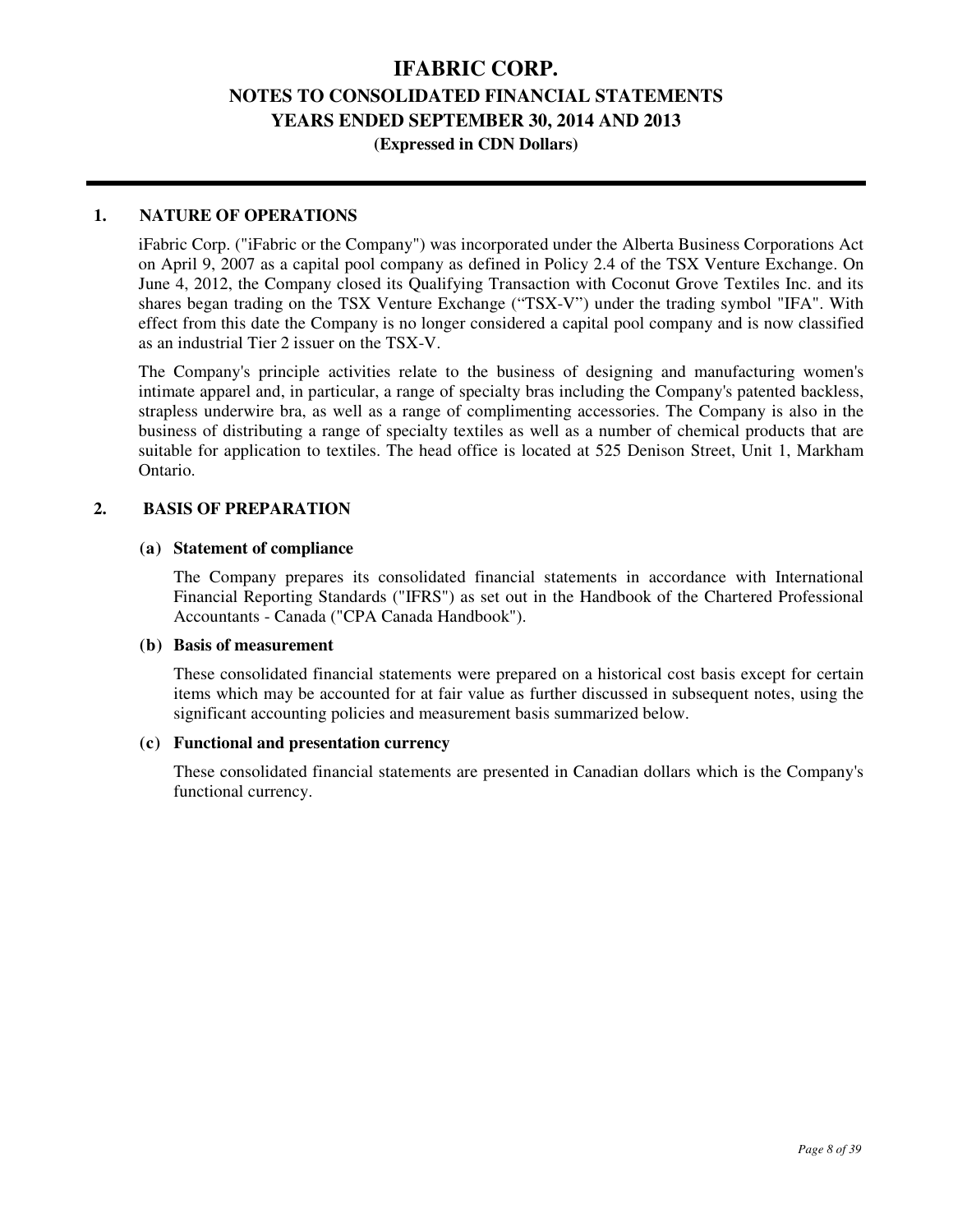### **IFABRIC CORP.**

### **NOTES TO CONSOLIDATED FINANCIAL STATEMENTS**

**YEARS ENDED SEPTEMBER 30, 2014 AND 2013** 

**(Expressed in CDN Dollars)** 

#### **3. SUMMARY OF SIGNIFICANT ACCOUNTING POLICIES**

The principal accounting policies applied in the preparation of these consolidated financial statements are set out below. These policies have been consistently applied to all the periods presented, unless otherwise stated.

#### **(a) Basis of consolidation**

 The consolidated financial statements include the accounts of iFabric Corp., and its wholly-owned subsidiary, Coconut Grove Textiles Inc., which includes the consolidated accounts of its whollyowned subsidiaries Coconut Grove Pads Inc., Intelligent Fabric Technologies (North America) Inc. and CG Intimates Inc., a US company. They also include the accounts of 2074160 Ontario Inc., which is a 60% owned subsidiary of Coconut Grove Textiles Inc. All inter-corporate balances and transactions have been eliminated.

#### **(b) Revenue recognition**

 Revenue is recognized when title is passed under the terms of the relevant customer purchase order which is generally when shipped from the warehouse. Price is determined based on the negotiated or market price at the time the order is accepted. Recognition of any revenue is subject to the provision that ultimate collection is reasonably assured.

Rental revenue is recognized on a straight line basis over the term of the lease.

#### **(c) Cash and cash equivalents**

 Cash and cash equivalents consist of bank balances and highly liquid investments, with a maturity less than three months, held with financial institutions.

#### **(d) Inventory**

 Inventory is comprised of raw materials and finished goods and is valued at the lower of cost and net realizable value. Cost is determined using the first-in, first-out method.

#### **(e) Design costs**

The Company expenses all design costs as incurred.

#### **(f) Property, plant and equipment**

 Property, plant and equipment are recorded at cost. The Company provides for amortization using the following methods at rates designed to amortize the cost of the property, plant and equipment over their estimated useful lives. The annual amortization rates and methods are as follows:

| <b>Buildings</b>              | 4\% Declining balance |  |
|-------------------------------|-----------------------|--|
| Automobiles                   | 30% Declining balance |  |
| Computer and office equipment | 30% Declining balance |  |
| Factory machinery             | 20% Declining balance |  |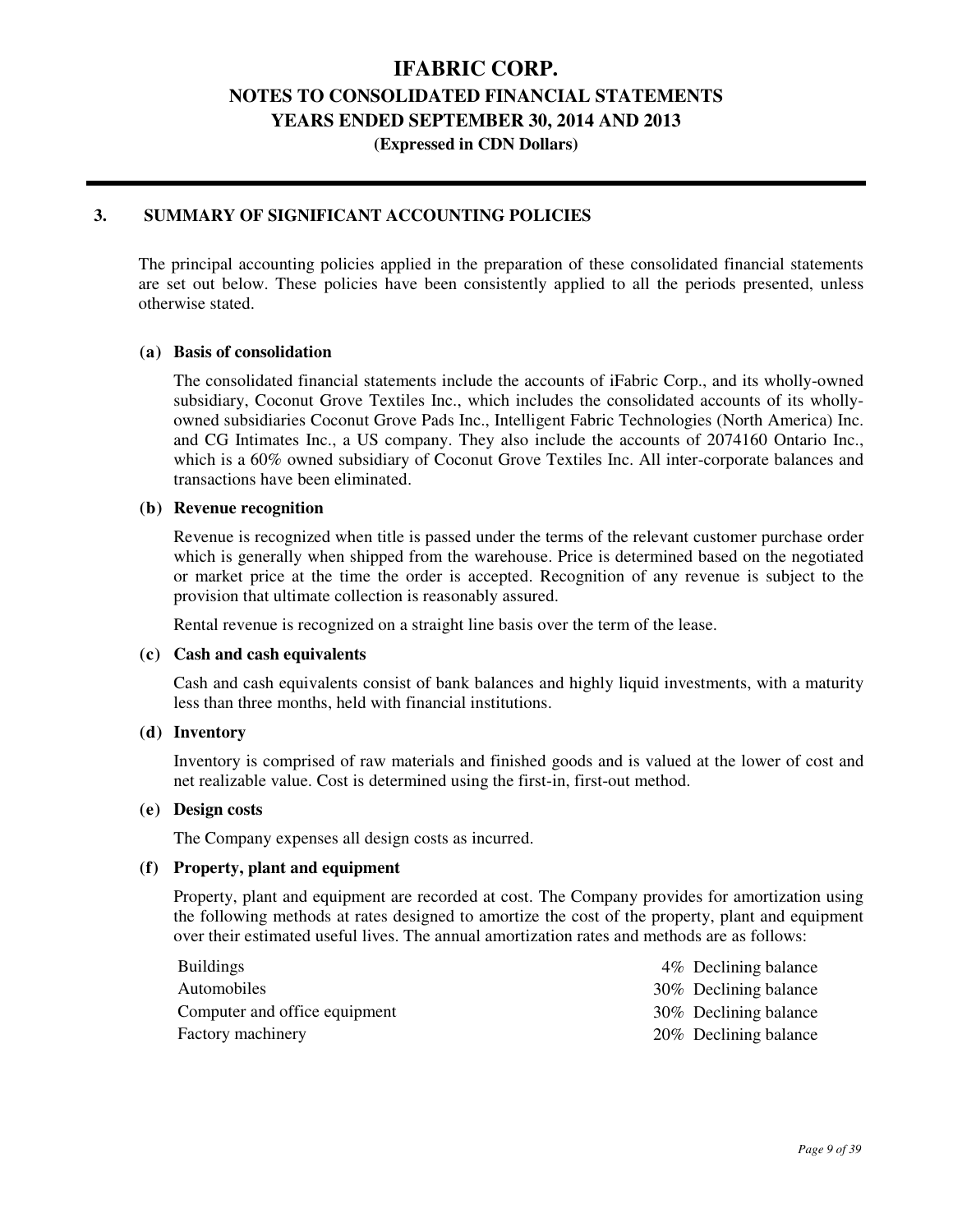### **IFABRIC CORP.**

# **NOTES TO CONSOLIDATED FINANCIAL STATEMENTS**

**YEARS ENDED SEPTEMBER 30, 2014 AND 2013** 

**(Expressed in CDN Dollars)** 

#### **3. SUMMARY OF SIGNIFICANT ACCOUNTING POLICIES,** *continued*

#### **(g) Goodwill**

 Goodwill with an indefinite life is recorded at cost and not amortized. At least annually, the Company's assets are tested for impairment whereby the fair value of the assets is compared to their carrying amounts. Where the carrying amount exceeds fair value, an impairment loss is recognized in an amount equal to the excess.

#### **(h) Deferred development costs**

 Deferred costs consist of costs incurred for new product development. During the development phase incremental costs are deferred until such time as the products in question become commercially available for sale, at which time, the costs are amortized on a straight-line basis over five years. If the Company determines that the deferred costs are not likely to be recovered through future revenue, such costs will be expensed at that time.

#### **(i) Foreign exchange**

 Monetary assets and liabilities of the Company which are denominated in foreign currencies are translated at year end exchange rates. Other assets and liabilities are translated at rates in effect at the date the assets were acquired and liabilities incurred. Revenue and expenses are translated at the rates of exchange in effect at their transaction dates. The resulting gains or losses are included in operations.

#### **(j) Leases**

 Leases are classified as either capital or operating leases. Leases that transfer substantially all of the benefits and inherent risks of ownership of property to the Company are accounted for as capital leases. At the time a capital lease is entered into, an asset is recorded together with its related long-term obligation to reflect the acquisition and financing. Equipment recorded under capital leases is amortized on the same basis as described above. Payments under operating leases are expensed as incurred.

#### **(k) Investment tax credits**

 Investment tax credits generated through the expenditure of scientific research and experimental development costs are accounted for using the cost reduction approach whereby the investment tax credits are credited to the related expenses and/or capitalized items of the period that the credits become available and there is reasonable assurance that they will be realized.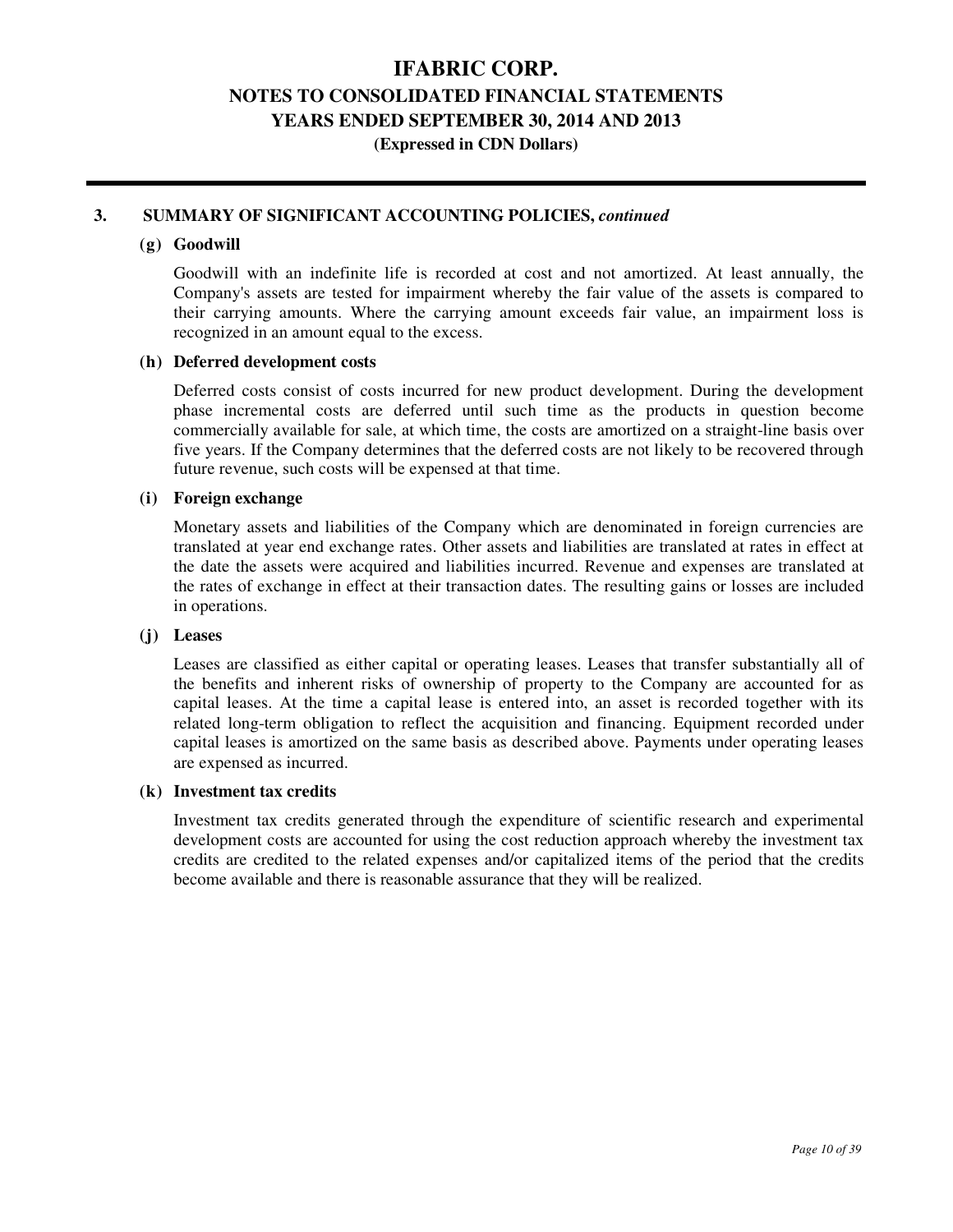# **IFABRIC CORP. NOTES TO CONSOLIDATED FINANCIAL STATEMENTS**

**YEARS ENDED SEPTEMBER 30, 2014 AND 2013** 

**(Expressed in CDN Dollars)** 

#### **3. SUMMARY OF SIGNIFICANT ACCOUNTING POLICIES,** *continued*

#### **(l) Income taxes**

 Income tax expense comprises current and deferred tax. Income tax is recognized in the consolidated statements of earnings and comprehensive earnings except to the extent it relates to items recognized in other comprehensive earnings or directly in equity.

#### Current tax

 Current tax expense is based on the results for the period as adjusted for items that are not taxable or not deductible. Current tax is calculated using tax rates and tax laws that have been enacted or substantively enacted at the statement of financial position date. Tax for current and prior periods is, to the extent unpaid, recognized as a tax payable in the statement of financial position. If the amount already paid in respect of current and prior periods exceeds the amount due for those periods, the excess is recognized as a tax recoverable in the statement of financial position.

#### Deferred tax

 Deferred tax assets and liabilities are recognized where the carrying amount of an asset or liability in the statement of financial position differs from its tax base. Deferred tax liabilities are generally recognized for all taxable temporary differences between the carrying amounts of assets and liabilities and their corresponding tax bases. Recognition of deferred tax assets is restricted to those instances where it is probable that future taxable earnings will be available against which the difference can be utilized.

#### **(m) Impairment of long-lived assets**

 The Company tests for impairment whenever events or changes in circumstances indicate that the carrying amount of the assets may not be recoverable. Recoverability is assessed by comparing the carrying amount to the projected undiscounted future net cash flows the long-lived assets are expected to generate through their direct use and eventual disposition. When a test for impairment indicates that the carrying amount of an asset is not recoverable, an impairment loss is recognized to the extent carrying value exceeds its fair value.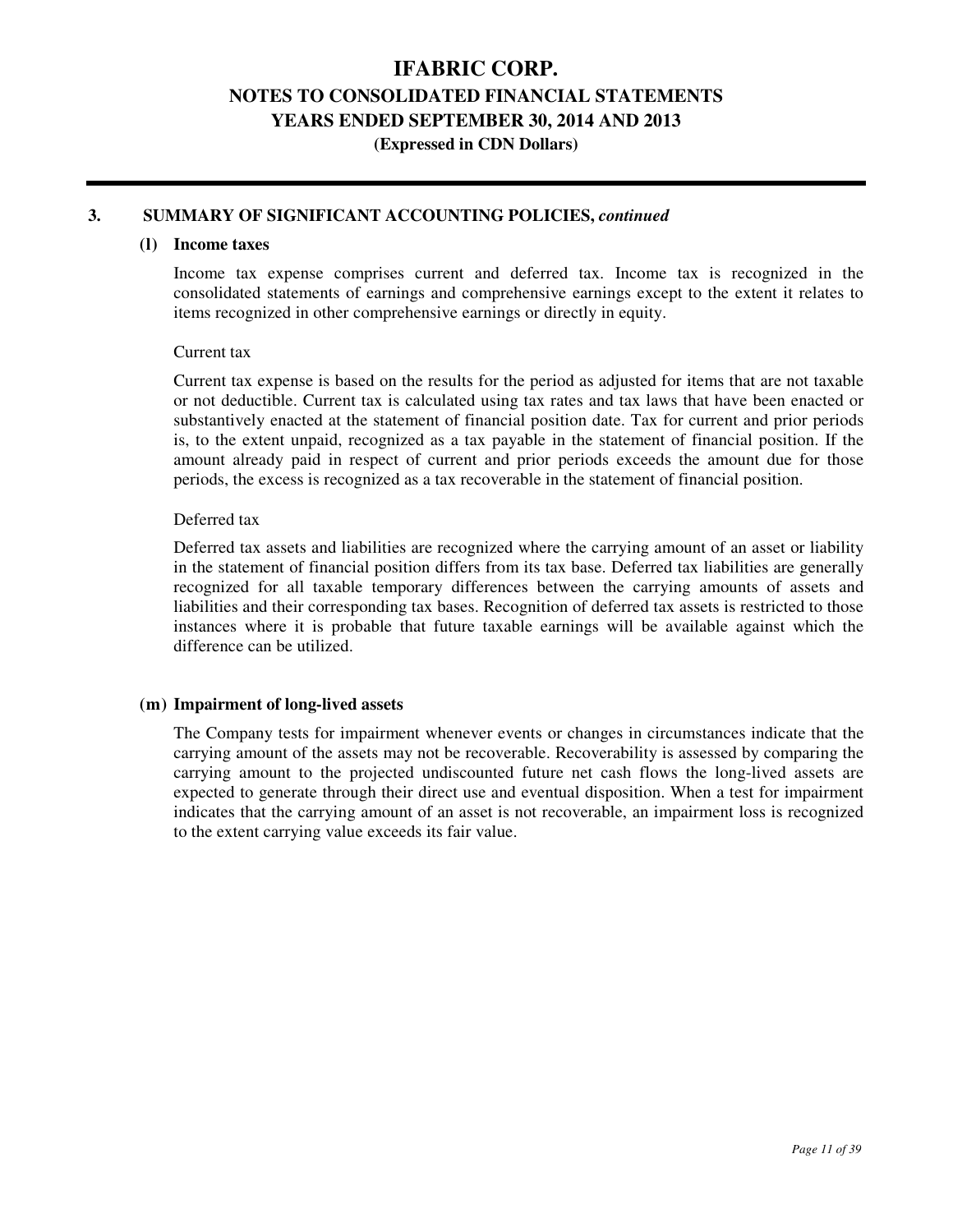**(Expressed in CDN Dollars)** 

#### **3. SUMMARY OF SIGNIFICANT ACCOUNTING POLICIES,** *continued*

#### **(n) Share-based payments**

 The Company maintains a Stock Option Plan (the "Plan") for the benefit of directors, officers, key employees and consultants. Terms and conditions of options granted under the Plan are determined by the Board of Directors.

 Equity-settled share-based payments for directors, officers and employees are measured at fair value at the date of grant and recorded over the vesting period as share-based compensation expense in the financial statements. The fair value determined by using the Black-Scholes option pricing model at the grant date of the equity-settled share-based payments is expensed on a straight-line basis over the vesting period of each tranche separately based on the Company's estimate of shares that will eventually vest factoring in any forfeitures. The amount recognized as an expense is adjusted to reflect the number of awards for which the related service and nonmarket vesting conditions are expected to be met, such that the amount ultimately recognized as an expense is based on the number of awards that do meet the related service and non-market performance conditions at the vesting date. Any consideration paid by directors, officers, employees and consultants on exercise of equity-settled share-based payments is credited to share capital.

 Compensation expense on stock options or shares granted to non-employees is measured at the fair value of the goods or services received, unless that fair value cannot be estimated reliably. If the fair value of the goods or services received cannot be estimated reliably, the value is measured by reference to the fair value of the equity instruments granted by use of a Black-Scholes option pricing model.

 In order to determine the fair value using the Black-Scholes option pricing model, the expected life used in the model is adjusted, based on management's best estimate, for the effects of nontransferability, exercise restrictions, and behavioural considerations.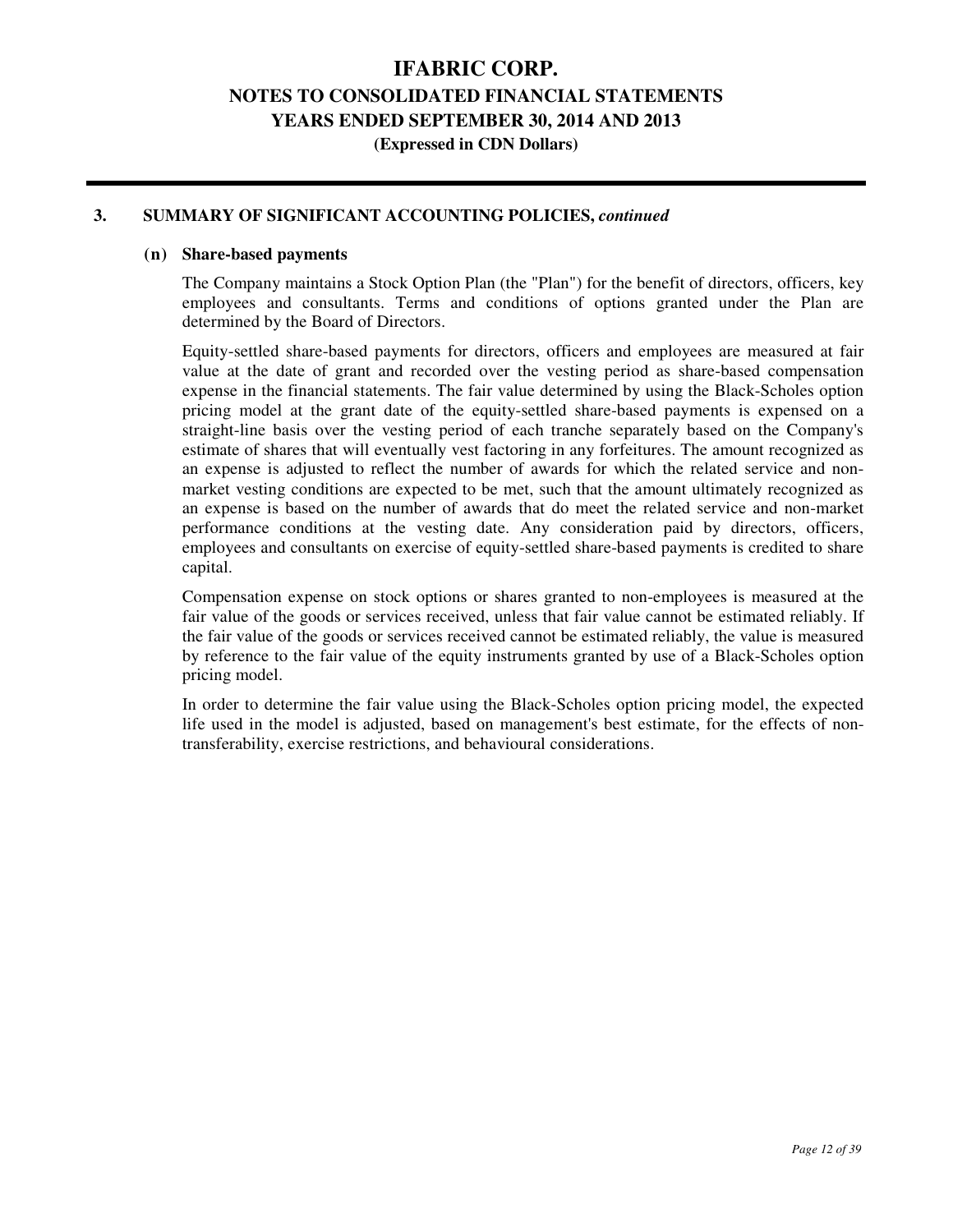### **IFABRIC CORP. NOTES TO CONSOLIDATED FINANCIAL STATEMENTS**

### **YEARS ENDED SEPTEMBER 30, 2014 AND 2013**

**(Expressed in CDN Dollars)** 

### **3. SUMMARY OF SIGNIFICANT ACCOUNTING POLICIES,** *continued*

#### **(o) Financial instruments**

#### **Classification and measurement**

 Financial instruments are recognized on the consolidated statement of financial position when the Company becomes a party to the contractual provisions of the financial instrument.

 On initial recognition, all financial instruments are measured at fair value, adjusted by, in the case of a financial instrument that will not be measured subsequently at fair value through profit or loss, the amount of transaction costs directly attributable to the instrument.

 After initial recognition, the measurement of financial instruments depends on their classification, which could include the following categories:

 Assets: fair value through profit or loss ("FVTPL"), held-to-maturity investments, loans and receivables, or available for sale financial assets.

Liabilities: FVTPL or other financial liabilities.

The Company classifies and measures its financial instruments as follows:

| <b>Financial Instrument</b>              | Category                     | <b>Measurement</b> |
|------------------------------------------|------------------------------|--------------------|
| Cash and cash equivalents                | Loan and receivables         | Amortized cost     |
| Accounts receivable                      | Loan and receivables         | Amortized cost     |
| Loan receivable                          | Loan and receivables         | Amortized cost     |
| Bank indebtedness                        | <b>Financial liabilities</b> | Amortized cost     |
| Accounts payable and accrued liabilities | <b>Financial liabilities</b> | Amortized cost     |
| Management fees and salaries payable     | <b>Financial liabilities</b> | Amortized cost     |
| Due to related parties                   | <b>Financial liabilities</b> | Amortized cost     |
| Loans payable                            | <b>Financial liabilities</b> | Amortized cost     |
| Forward exchange contracts               | <b>FVTPL</b>                 | <b>FVTPL</b>       |

Financial instruments measured at amortized cost are done so using the effective interest method.

In accordance with its risk management policy, the Company uses forward exchange contracts to manage its foreign currency risk. These derivatives are not hedging items and are measured at fair value, with the changes in fair value recognized in profit or loss for the year.

#### **Impairment of financial assets**

Financial assets measured at amortized cost are assessed for indicators of impairment at the end of each reporting period. Financial assets are impaired when there is objective evidence that, as a result of one or more events that occurred after the initial recognition of the financial assets, the estimated future cash flows of the assets have been negatively impacted. Evidence of impairment could include: significant financial difficulty of the issuer or counterparty; or default or delinquency in interest or principal payments; or the likelihood that the borrower will enter bankruptcy or financial reorganization.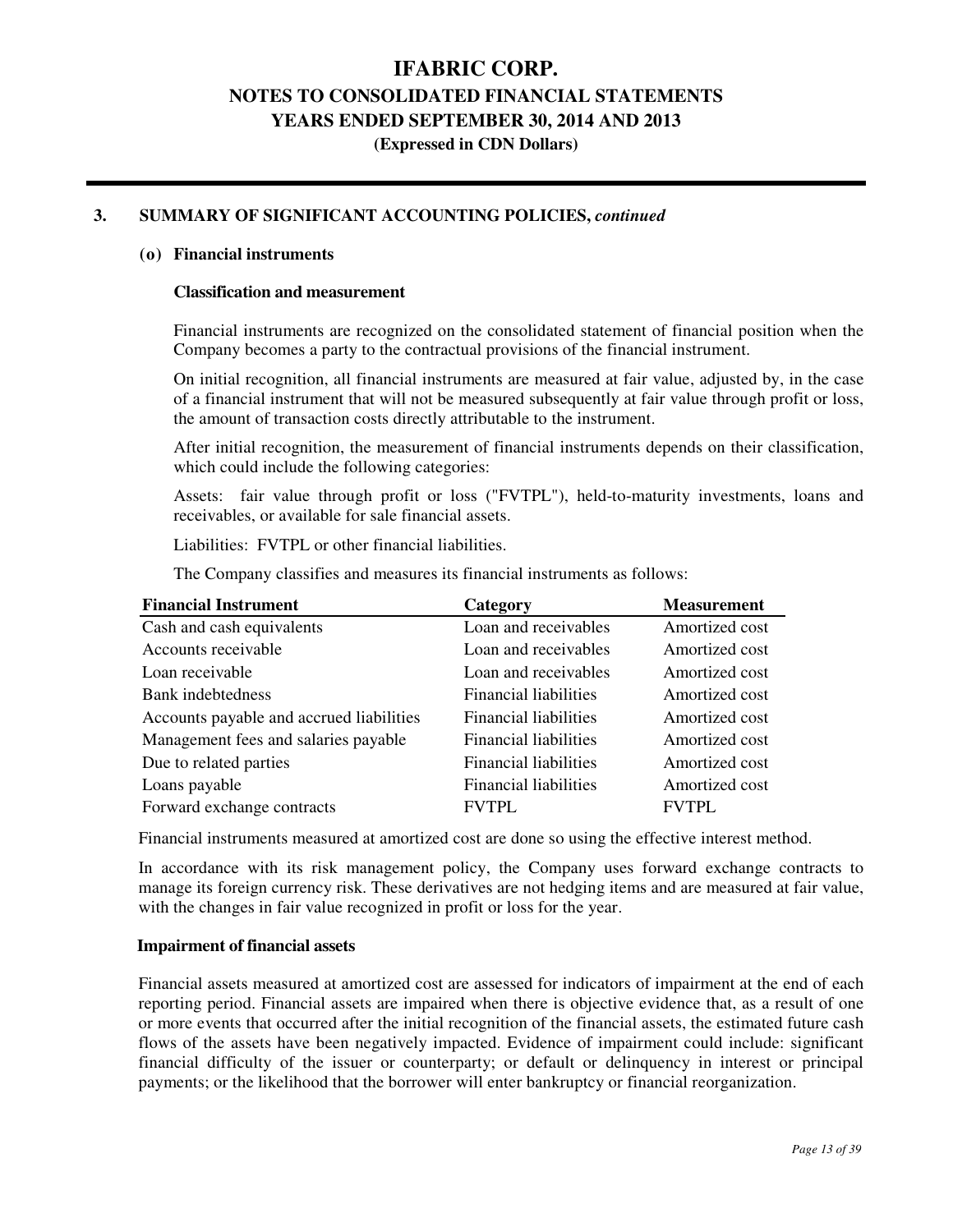**(Expressed in CDN Dollars)** 

#### **3. SUMMARY OF SIGNIFICANT ACCOUNTING POLICIES,** *continued*

#### **(o) Financial instruments,** *continued*

 The carrying amount of financial assets is reduced by any impairment loss directly for all financial assets with the exception of accounts receivable, where the carrying amount is reduced through the use of an allowance account. When an account receivable is considered uncollectible, it is written off against the allowance account. Subsequent recoveries of amounts previously written off are credited against the allowance account. Changes in the carrying amount of the allowance account are recognized in profit or loss. If, in a subsequent period, the amount of the impairment loss decreases and the decrease can be related objectively to an event occurring after the impairment was recognized, the previously recognized impairment loss is reversed through profit or loss to the extent that the carrying amount of the asset at the date the impairment is reversed does not exceed what the amortized cost would have been had the impairment not been recognized.

#### **Fair value**

Financial instruments recorded at fair value on the statements of financial position are classified using a fair value hierarchy that reflects the significance of the inputs used in making the measurements. The fair value hierarchy has the following levels:

Level 1 - valuation based on quoted prices (unadjusted) in active markets for identical assets or liabilities;

Level 2 - valuation techniques based on inputs other than quoted prices included in Level 1 that are observable for the asset or liability, either directly (i.e. as prices) or indirectly (i.e. derived from prices); and

Level 3 - valuation techniques using inputs for the asset or liability that are not based on observable market data (unobservable inputs).

Forward foreign exchange contracts are measured at the fair value based on the mark-to-market variance calculated between the forward and spot rate. These derivative instruments are categorized as Level 2 in the fair value hierarchy.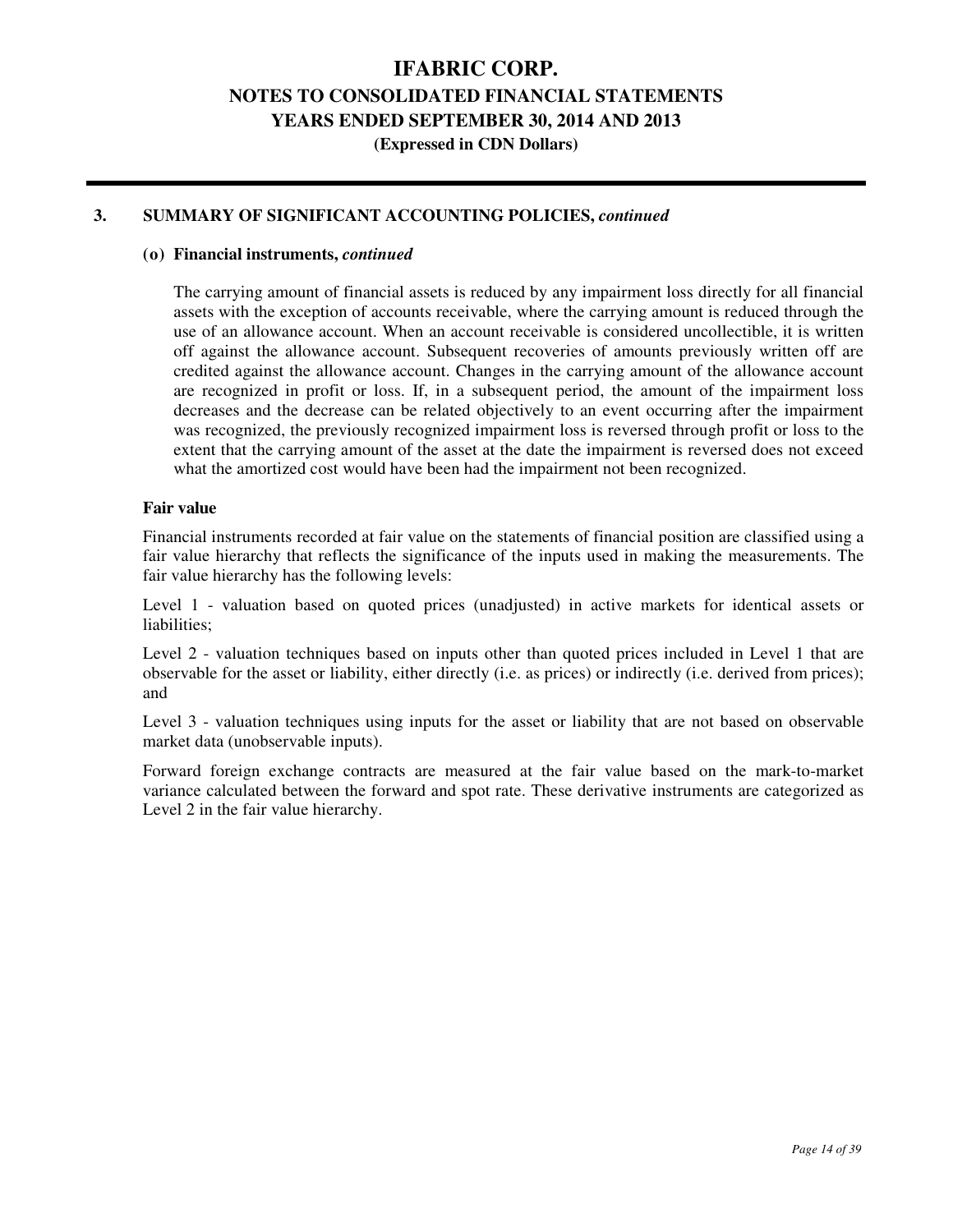### **IFABRIC CORP.**

### **NOTES TO CONSOLIDATED FINANCIAL STATEMENTS**

**YEARS ENDED SEPTEMBER 30, 2014 AND 2013** 

**(Expressed in CDN Dollars)** 

#### **3. SUMMARY OF SIGNIFICANT ACCOUNTING POLICIES,** *continued*

#### **(p) Comprehensive income**

 Comprehensive income is comprised of the Company's net earnings and other comprehensive income. Other comprehensive income is comprised of unrealized gains and losses on available for sale securities, net of taxes and financial contracts designated as hedges among other elements. The Company does not have any assets designated as available for sale and no derivatives designated as a hedge and therefore has no other comprehensive income.

#### **(q) Management judgments and use of estimates**

 The preparation of these consolidated financial statements in conformity with International Financial Reporting Standards requires management to make judgments, estimates and assumptions that affect the reported amounts of assets and liabilities and disclosures of contingent assets and liabilities at the date of the financial statements and reported amounts of revenues and expenses during the reporting period. Significant judgments include the following:

Valuation of inventories:

 Provisions for non-saleable inventories are prepared by management based on their knowledge of sales history.

Recoverability of deferred development costs:

 Management deems all such costs as recoverable based on the pending Health Canada and the United States Environmental Protection Agency approval of items under development, as well as contracts with buyers which are pending.

Benefits of deferred income tax assets:

 Management bases this estimate on the estimated future tax rate at the time in which it is expected for the asset to be realized. Many of these rates are not final due to their future nature.

Estimated useful life of property, plant and equipment:

 Management makes this estimate based on past experience with similar assets and future business plans.

#### Allowance for doubtful accounts:

 Management provides for doubtful accounts based on its assessment of credit risk, past experience and payment history of a customer.

#### Provision for margin guarantee rebates:

 The company has guaranteed a minimum level of margins, to certain of its customers, as a condition of sale. Management provides for potential rebates based on its estimate of inventory that is likely to be discounted, by these customers, based on current sale-through levels.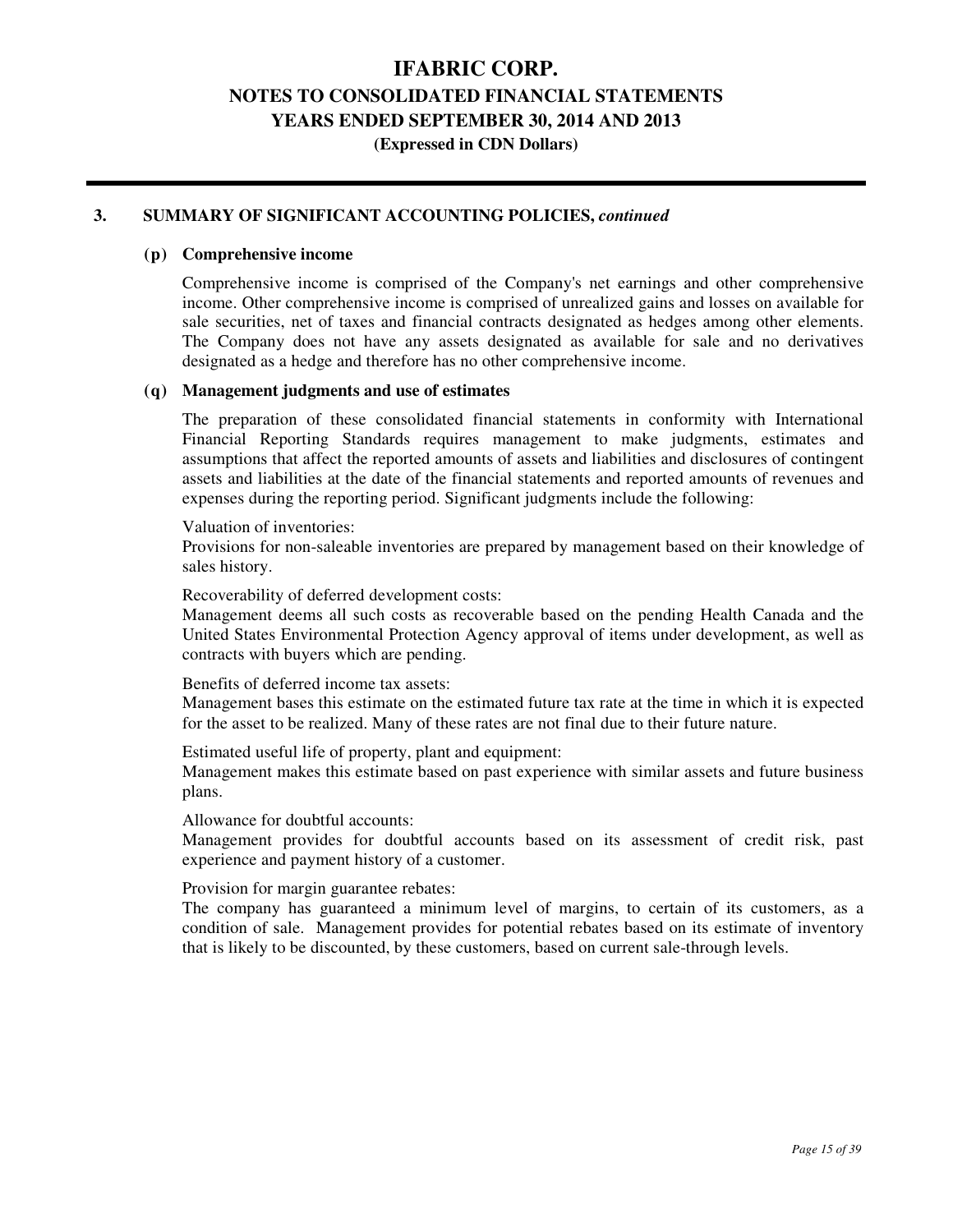### **IFABRIC CORP.**

### **NOTES TO CONSOLIDATED FINANCIAL STATEMENTS**

**YEARS ENDED SEPTEMBER 30, 2014 AND 2013** 

**(Expressed in CDN Dollars)** 

#### **3. SUMMARY OF SIGNIFICANT ACCOUNTING POLICIES,** *continued*

#### **(q) Management judgments and use of estimates,** *continued*

Share-based payment transactions:

 The Company measures the cost of equity-settled transactions by reference to the fair value of the equity instruments at the date at which they are granted. Estimating fair value for share-based payment transactions requires determining the most appropriate valuation model, which is dependent on the terms and conditions of the grant. This estimate also requires determining and making assumptions about the most appropriate inputs to the valuation model including the expected life, volatility, dividend yield of the share option and forfeiture rate.

 Actual results could differ from these estimates and may require a material adjustment to the carrying amount of affected assets and liabilities.

#### **(r) Earnings per share**

Earnings per share is calculated using the weighted average number of common shares outstanding during the year. The Company uses the treasury stock method of calculating diluted per share amounts, whereby any proceeds from the exercise of stock options or other dilutive instruments are assumed to be used to purchase common shares at the average market price during the period.

#### **(s) Segment reporting**

 An operating segment is a component of the Company that engages in business activities from which it may earn revenues and incur expenses, including revenues and expenses that relate to transactions with any of the Company's other components. All operating segments' operating results are reviewed regularly by management to make decisions about resources to be allocated to the segment and assess its performance, and for which discrete financial information is available. The company also reports on the external revenues received from different geographical regions.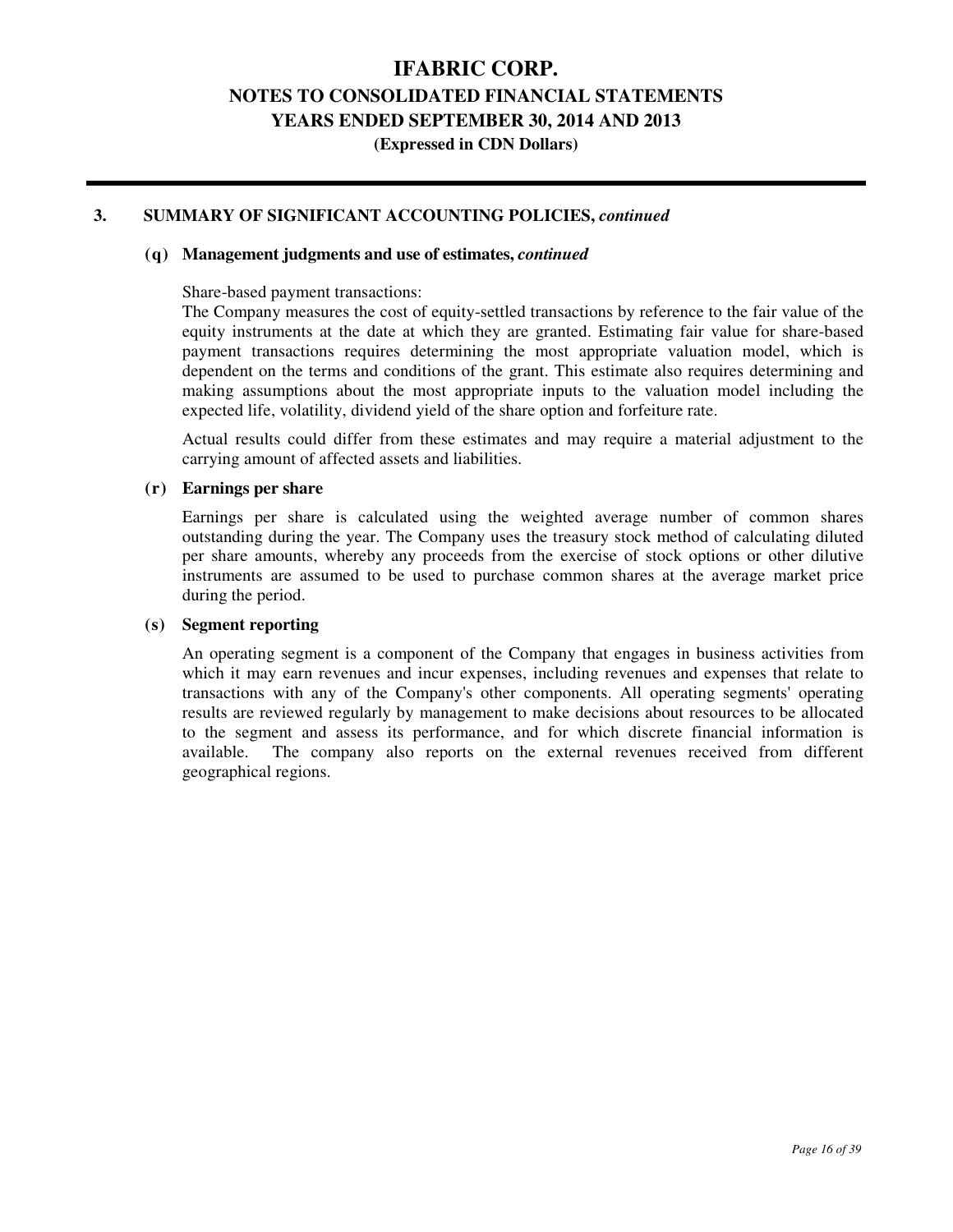#### **3. SUMMARY OF SIGNIFICANT ACCOUNTING POLICIES,** *continued*

#### **(t) Changes in accounting policies**

 During the year ended September 30, 2014, the Company adopted accounting policies as the result of new or revised accounting standards which became effective for the annual reporting period commencing on October 1, 2013. The standards adopted are as follows:

- i) IFRS 10, 'Consolidated Financial Statements' was issued in May 2011 and supersedes the consolidation requirements in SIC-12 'Consolidation - Special Purpose Entities' and IAS 27 'Consolidated and Separate Financial Statements'. IFRS l0 builds on existing principles by identifying the concept of control as the determining factor in whether an entity should be included within the consolidated financial statements of the parent company. The standard also provides additional guidance to assist in the determination of control where this is difficult to assess. The Company has adopted this standard and determined there to be no material impact on the financial statements.
- ii) IFRS 13, 'Fair Value Measurement' was issued in May 2011 and sets out in a single IFRS a framework for measuring fair value. IFRS 13 defines fair value as the price that would be received to sell an asset or paid to transfer a liability in an orderly transaction between market participants at the measurement date. This definition of fair value emphasizes that fair value is a market-based measurement, not an entity-specific measurement. In addition, IFRS 13 also requires specific disclosures about fair value measurement. The Company has adopted this standard and determined there to be no material impact on the financial statements.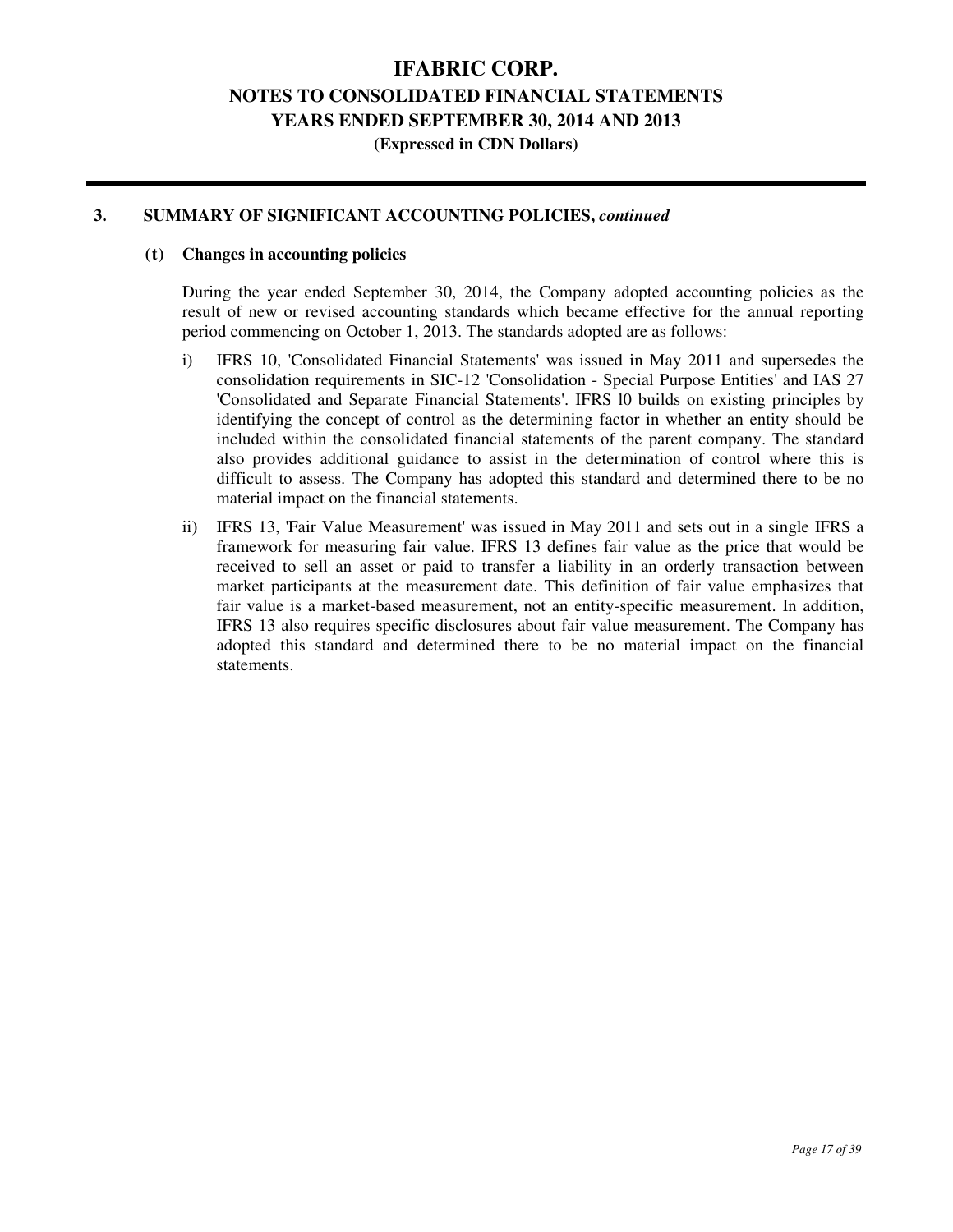**(Expressed in CDN Dollars)** 

#### **3. SUMMARY OF SIGNIFICANT ACCOUNTING POLICIES,** *continued*

#### **(u) Future changes in accounting policies**

Certain new standards, interpretations, amendments and improvements to existing standards were issued by the IASB or International Financial Reporting Interpretations Committee ("IFRIC") that are mandatory for accounting periods beginning on January 1, 2014 or later periods. The standards impacted that are applicable to the company are as follows:

- i) IFRS 9, 'Financial Instruments' was issued in November 2009 as the first step in its project to replace IAS 39 'Financial Instruments: Recognition and Measurement'. IFRS 9 introduces new requirements for classifying and measuring financial assets that must be applied starting January 1, 2018, with early adoption permitted. The IASB amended IFRS 9 in November, 2013 to add new requirements for classifying and measuring financial liabilities, derecognition of financial instruments, impairment and hedge accounting. The standard is not expected to have an impact on the Company's accounting for financial instruments and the Company has not yet decided when to adopt IFRS 9.
- ii) IAS 32, 'Financial Instruments: Presentation' was amended in December, 2011, clarifying the application of the offsetting requirements of financial assets and financial liabilities. The amendments in IAS 32 are effective for annual periods beginning on or after January 1, 2014, with earlier adoption permitted. The application of IAS 32 is not expected to have an impact on the Company's accounting for financial instruments.
- iii) 'Annual Improvements to IFRSs 2010-2012 and 2011-2013 cycle' were approved by the IASB in December, 2013 and are effective for annual periods beginning on or after July 1, 2014. These improvements included amendments to a number of IFRSs as a result of the annual improvements project. The Company does not expect that any adjustments will be necessary as a result of applying the revised rules.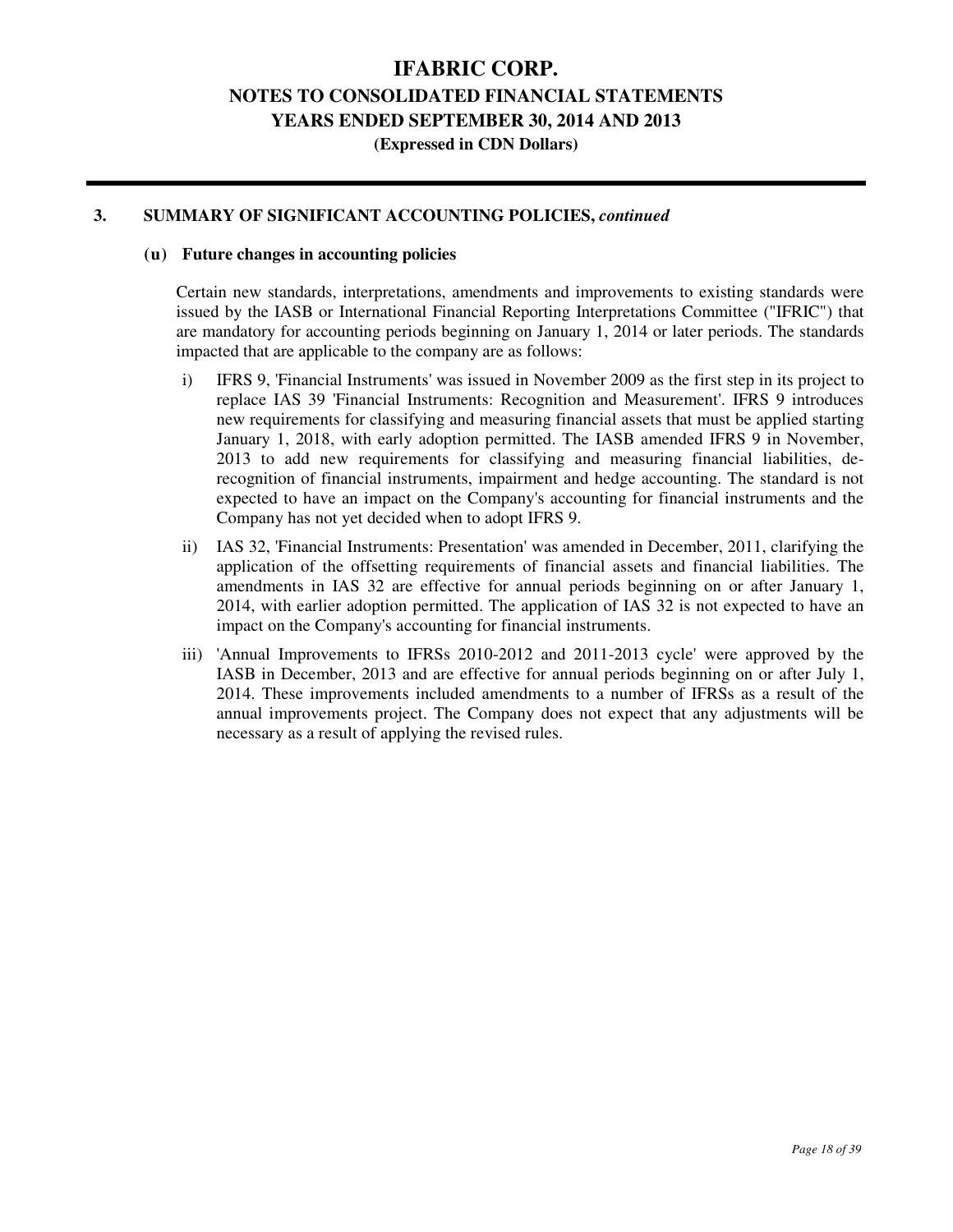### **(Expressed in CDN Dollars)**

#### **4. CASH AND BANK INDEBTEDNESS**

As at September 30, 2014 and September 30, 2013, cash consisted of bank balances held at various major financial institutions.

As at September 30, 2014, there were no cash equivalents (September 30, 2013 - nil).

One of the Company's subsidiaries has a demand operating loan with a tier one Canadian bank available to a maximum of \$2,000,000, against which \$247,204 was outstanding as at September 30, 2014 (September 30, 2013 - \$407,601). The loan facility bears interest at the bank's prime lending rate plus 1.75%. The purpose of the credit facility is to provide for ongoing operating requirements including the financing of accounts receivable and inventory. The facility is secured by General Security Agreements covering all the assets of two subsidiary companies, accounts receivable insurance, an assignment of fire insurance, and a guarantee in the amount of \$1,000,000 from a third subsidiary of the Company. In addition, the company has credit card facilities amounting to \$50,000 Canadian dollars and \$25,000 US dollars, which are subject to the same security arrangements.

### **5. ACCOUNTS RECEIVABLE**

|                                 | September 30,<br>2014 |    | September 30,<br>2013 |
|---------------------------------|-----------------------|----|-----------------------|
| Trade receivables               | \$<br>2,248,479       | S  | 1,192,422             |
| Allowance for doubtful accounts | (8, 817)              |    | (10,730)              |
| Accrued discounts               | (237,970)             |    | (106,000)             |
| Other                           | 40,487                |    | 11,665                |
|                                 | \$<br>2,042,179       | \$ | 1,087,357             |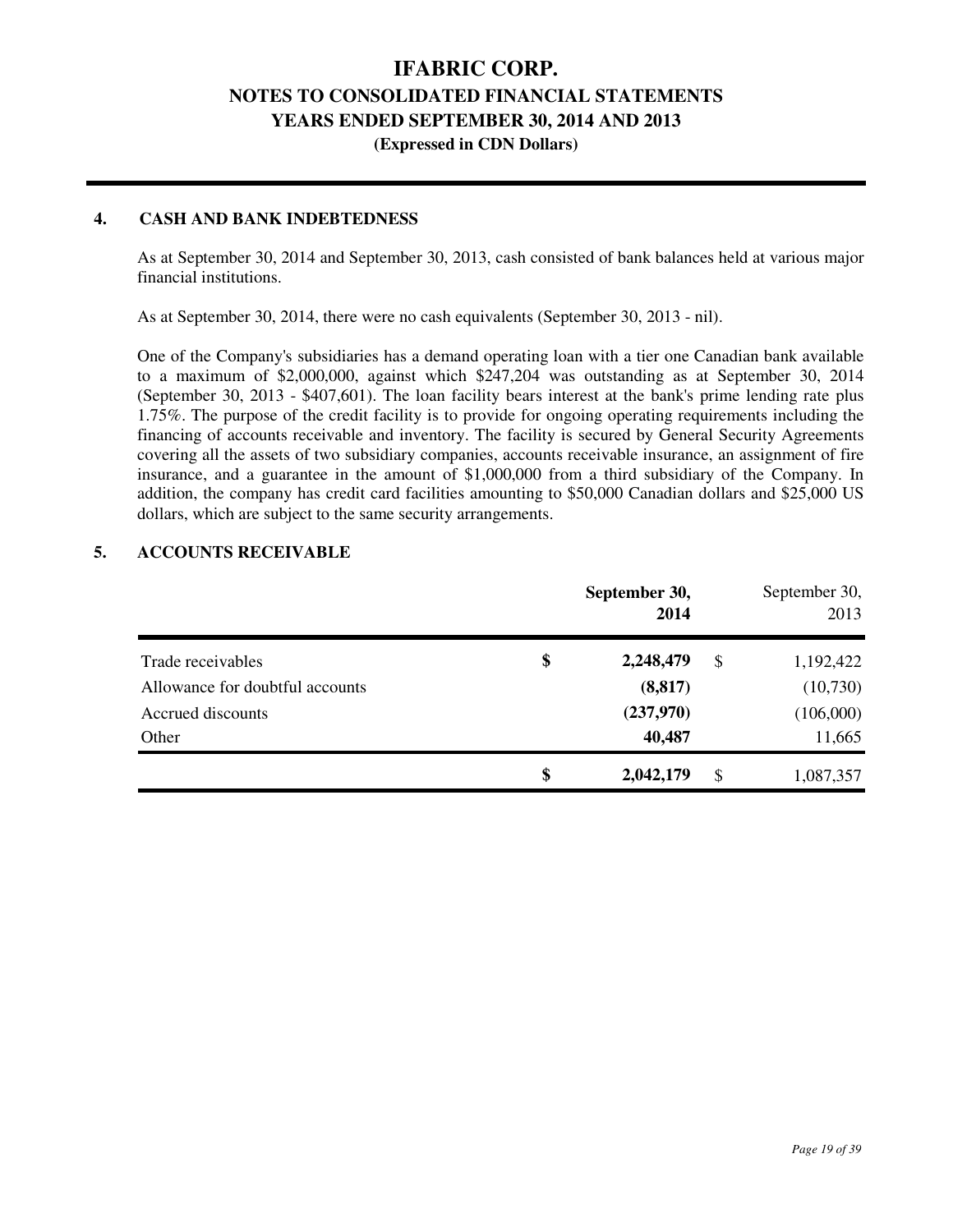#### **6. INVENTORY**

During the year, the amount of inventory charged to earnings was \$6,141,903 (2013 - \$3,401,044) and the amount of inventory write-downs were \$154,525 (2013 - \$47,407). There were no reversals of prior years write-downs of inventory.

|                | September 30,<br>2014 | September 30,<br>2013 |
|----------------|-----------------------|-----------------------|
| Raw materials  | 364,278               | \$<br>309,212         |
| Finished goods | 4,047,937             | 3,210,378             |
|                | 4,412,215             | \$<br>3,519,590       |

#### **7. PREPAID EXPENSES AND DEPOSITS**

|                            | September 30,<br>2014 | September 30,<br>2013 |
|----------------------------|-----------------------|-----------------------|
| Prepayments for chemicals  | ۰                     | 300,253               |
| Impairment provision (i)   | ۰                     | (300, 253)            |
| Deposits paid to suppliers | 283,533               | 164,941               |
| Other deposits             | ۰                     | 10,500                |
|                            | \$<br>283,533         | 175,441               |

(i) On December 10, 2013, the Company issued a press release advising that the Company's whollyowned subsidiary, Intelligent Fabric Technologies (North America) Inc. ("IFTNA"), would be terminating its joint venture agreement with Intelligent Fabric Technologies PLC ("IFTPLC"), for reason of material breaches of the agreement. An official notice of termination was forwarded to IFTPLC by the Company's legal counsel on December 27, 2013. In consequence of the termination, no further payments were made by IFTNA to IFTPLC for advance payment for chemicals as was required under the agreement and an impairment provision of \$300,253 was made in the financial statements in respect of the outstanding chemical prepayment balance as at September 30, 2013. This amount has been written off in the current year as no recovery is anticipated.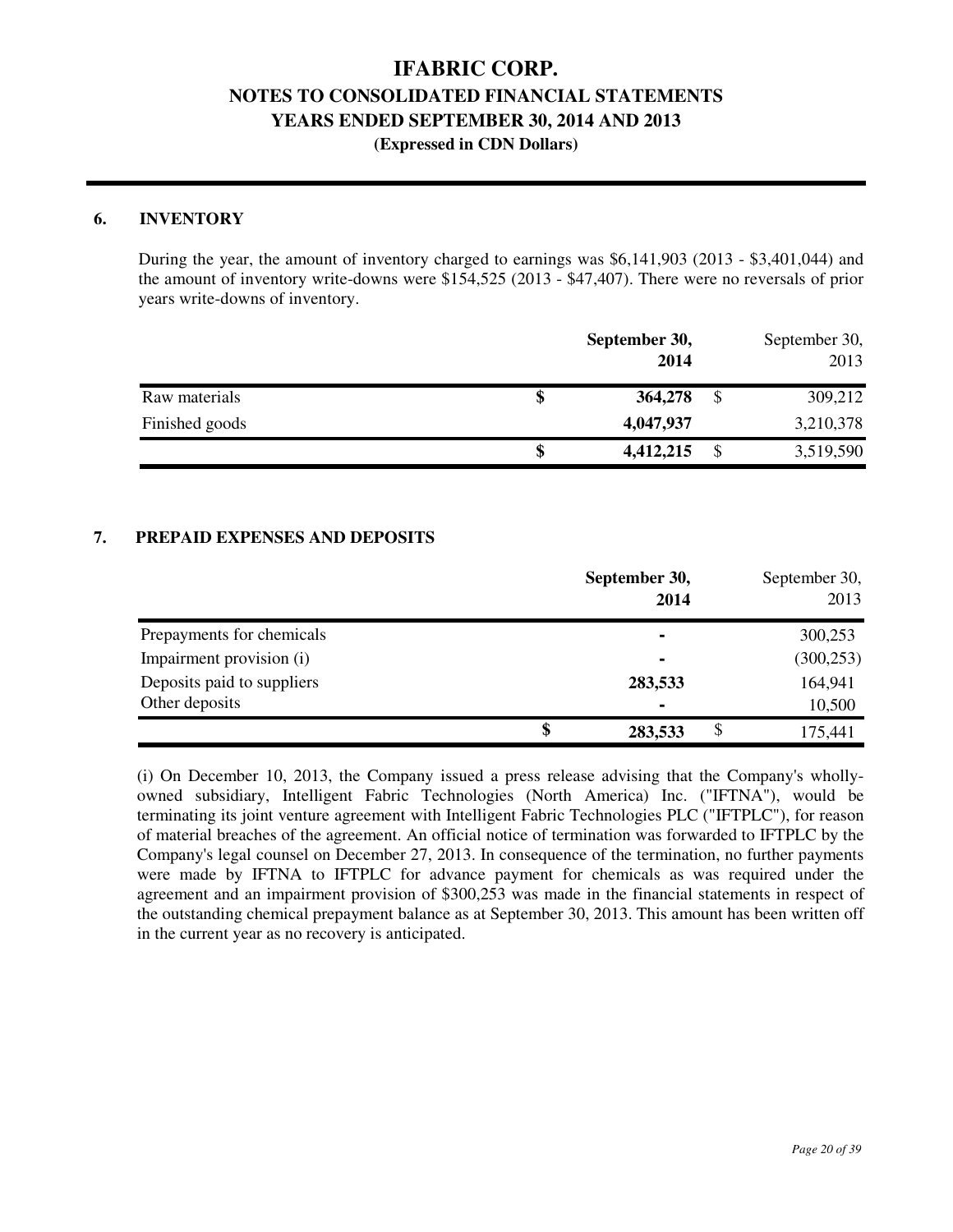### **(Expressed in CDN Dollars)**

### **8. FOREIGN EXCHANGE FORWARD CONTRACTS**

The Company enters into foreign exchange forward contracts to manage the risks associated with exchange rate fluctuations. The balance is comprised of the following:

|                                                                                       | September 30,<br>2014 |   | September 30,<br>2013 |
|---------------------------------------------------------------------------------------|-----------------------|---|-----------------------|
| Margin balance – cash deposit<br>Mark to market variance – unrealized loss on foreign | \$<br>100,000         | S | 100,000               |
| exchange                                                                              | (40, 172)             |   | (45, 130)             |
|                                                                                       | 59,828                |   | 54,870                |

As at September 30, 2014, the Company had contracted to sell GBP £90,000 and sell USD \$850,000. As well, the Company had contracted to buy USD \$700,000.

For the year ended September 30, 2014, there is an unrealized gain on foreign exchange of \$4,958 (September 30, 2013 - \$31,131) included in the statement of earnings and comprehensive earnings.

#### **9. INVESTMENT TAX CREDITS RECOVERABLE**

The Company makes claims for scientific research and experimental development expenditures incurred. Investment tax credits in the amount of nil (September 30, 2013 - \$12,826) have been recorded as recoverable and as a reduction of deferred development costs (note 11).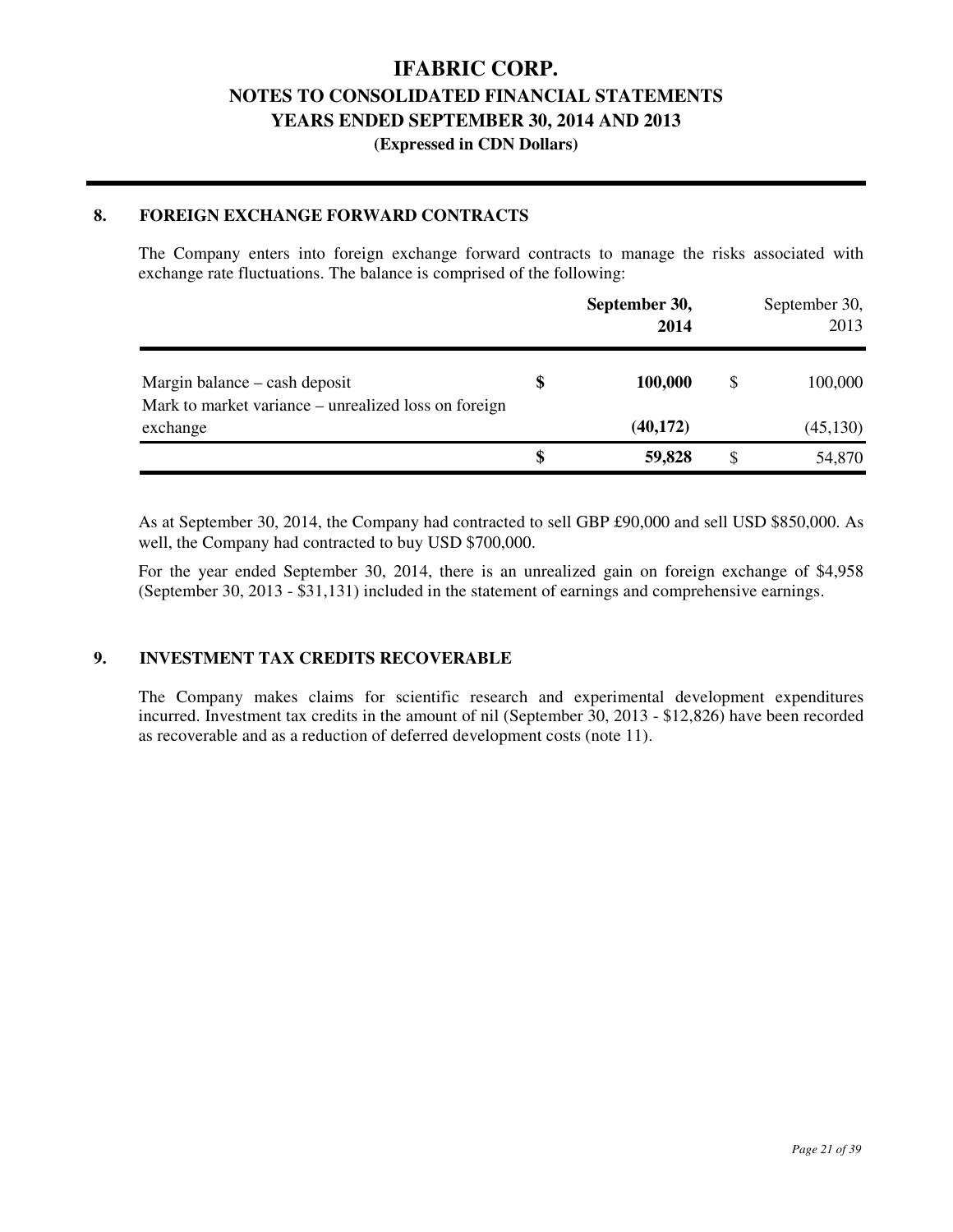**(Expressed in CDN Dollars)** 

### **10. PROPERTY, PLANT AND EQUIPMENT**

|                               |           |                                    |    | September 30,<br>2014 |  |
|-------------------------------|-----------|------------------------------------|----|-----------------------|--|
|                               | Cost      | <b>Accumulated</b><br>amortization |    | <b>Net</b>            |  |
| \$<br>Land                    | 1,800,000 | \$<br>٠                            | \$ | 1,800,000             |  |
| <b>Buildings</b>              | 900,813   | 218,744                            |    | 682,069               |  |
| Computer and office equipment | 167,940   | 142,031                            |    | 25,909                |  |
| Factory machinery             | 561,512   | 542,478                            |    | 19,034                |  |
| \$                            | 3,430,265 | \$<br>903,253                      | \$ | 2,527,012             |  |

September 30,

2013

|                               | Cost            | Accumulated<br>amortization | <b>Net</b>      |
|-------------------------------|-----------------|-----------------------------|-----------------|
| Land                          | \$<br>1,800,000 | \$                          | \$<br>1,800,000 |
| <b>Buildings</b>              | 880,063         | 190,757                     | 689,306         |
| Automobiles                   | 36,879          | 26,127                      | 10,752          |
| Computer and office equipment | 160,336         | 132,899                     | 27,437          |
| Factory machinery             | 561,512         | 537,719                     | 23,793          |
|                               | \$<br>3,438,790 | \$<br>887,502               | \$<br>2,551,288 |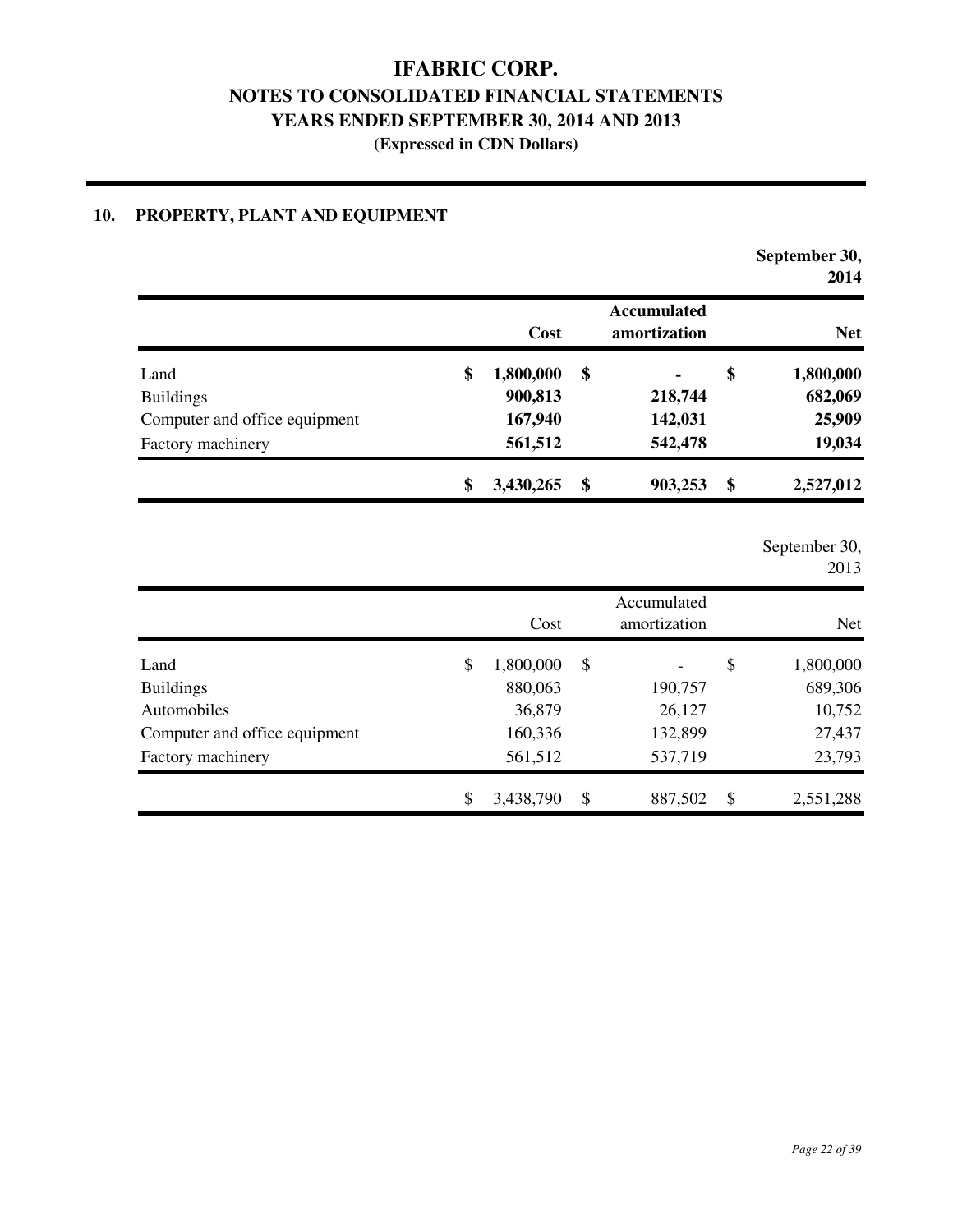### **11. DEFERRED DEVELOPMENT COSTS**

|                           |                                            |    |                             |    | September 30,<br>2014 |
|---------------------------|--------------------------------------------|----|-----------------------------|----|-----------------------|
|                           | <b>Accumulated</b><br>Cost<br>amortization |    | <b>Net</b>                  |    |                       |
| Product development costs | \$<br>941,427                              | \$ | 181,790                     | \$ | 759,637               |
|                           |                                            |    |                             |    | September 30,<br>2013 |
|                           | Cost                                       |    | Accumulated<br>amortization |    | <b>Net</b>            |
| Product development costs | \$<br>941,427                              | \$ | 37,391                      | \$ | 904,036               |

During the year, expenditures of nil (2013 - \$223,177) met the criteria for deferral and were capitalized, against which nil (2013 - \$12,826) of investment tax credits (note 9) have been applied to reduce these expenditures.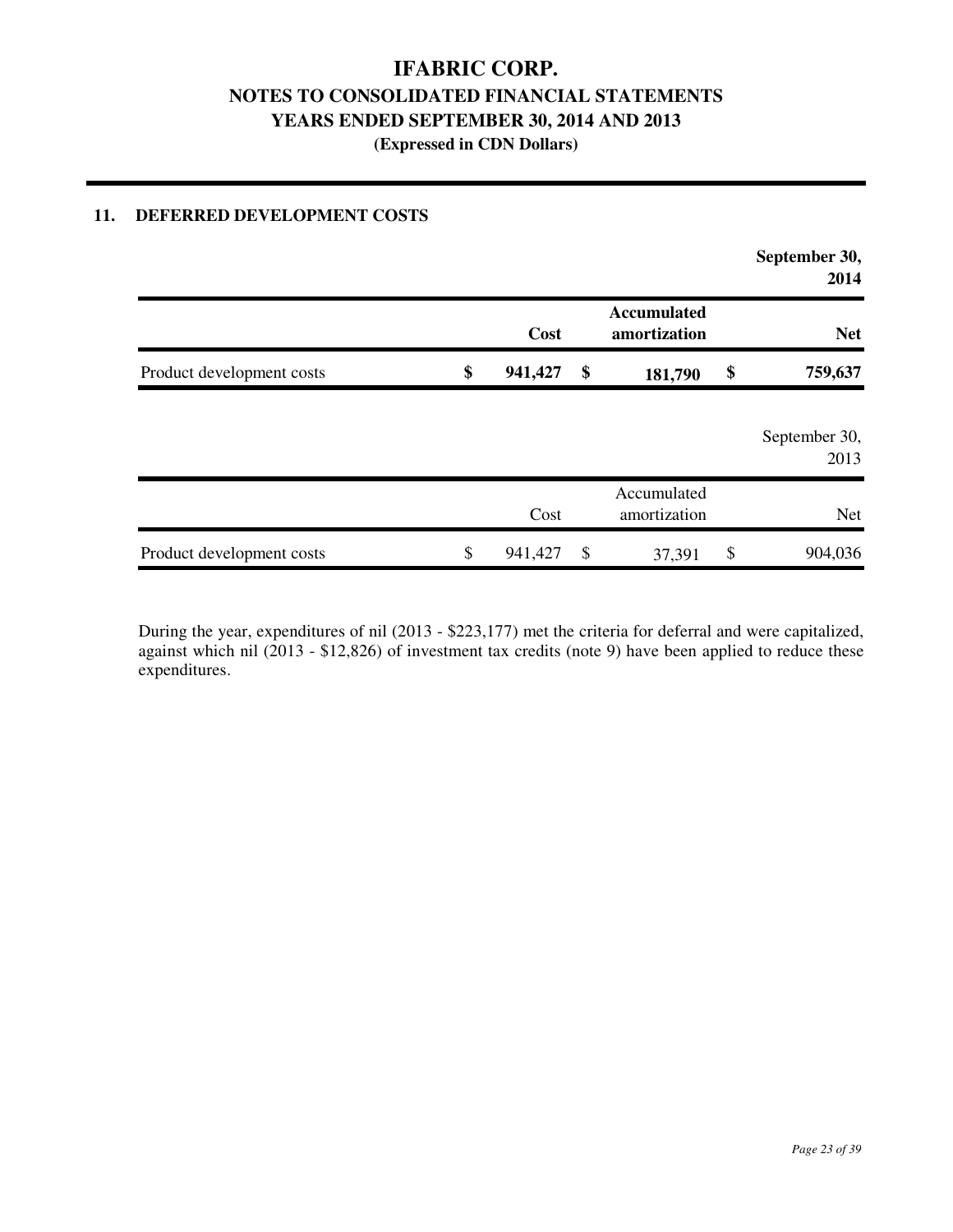#### **12. DEFERRED INCOME TAXES**

Temporary differences between accounting and taxable income which result in deferred income taxes are as follows:

|                                                             | September 30,<br>2014 |    | September 30,<br>2013 |
|-------------------------------------------------------------|-----------------------|----|-----------------------|
| Unutilized loss carry forward                               | \$<br>614,494         | S  | 571,122               |
| Capital cost allowance claimed in excess of<br>amortization | (14, 400)             |    | (6,400)               |
| Unrealized foreign exchange losses                          | 10,600                |    | 12,000                |
| Share issue costs                                           | 44,200                |    |                       |
| Deferred development costs                                  | (201, 300)            |    | (239,600)             |
|                                                             | \$<br>453,594         | \$ | 337,122               |

The Company and its subsidiaries have non-capital losses that may be carried forward and applied to reduce taxable income of future years. These losses expire as follows:

| 126,000<br>208,000 | 2029<br>2030 |
|--------------------|--------------|
| 485,000            | 2031         |
| 129,000            | 2032         |
| 774,000            | 2033         |
| 336,000            | 2034         |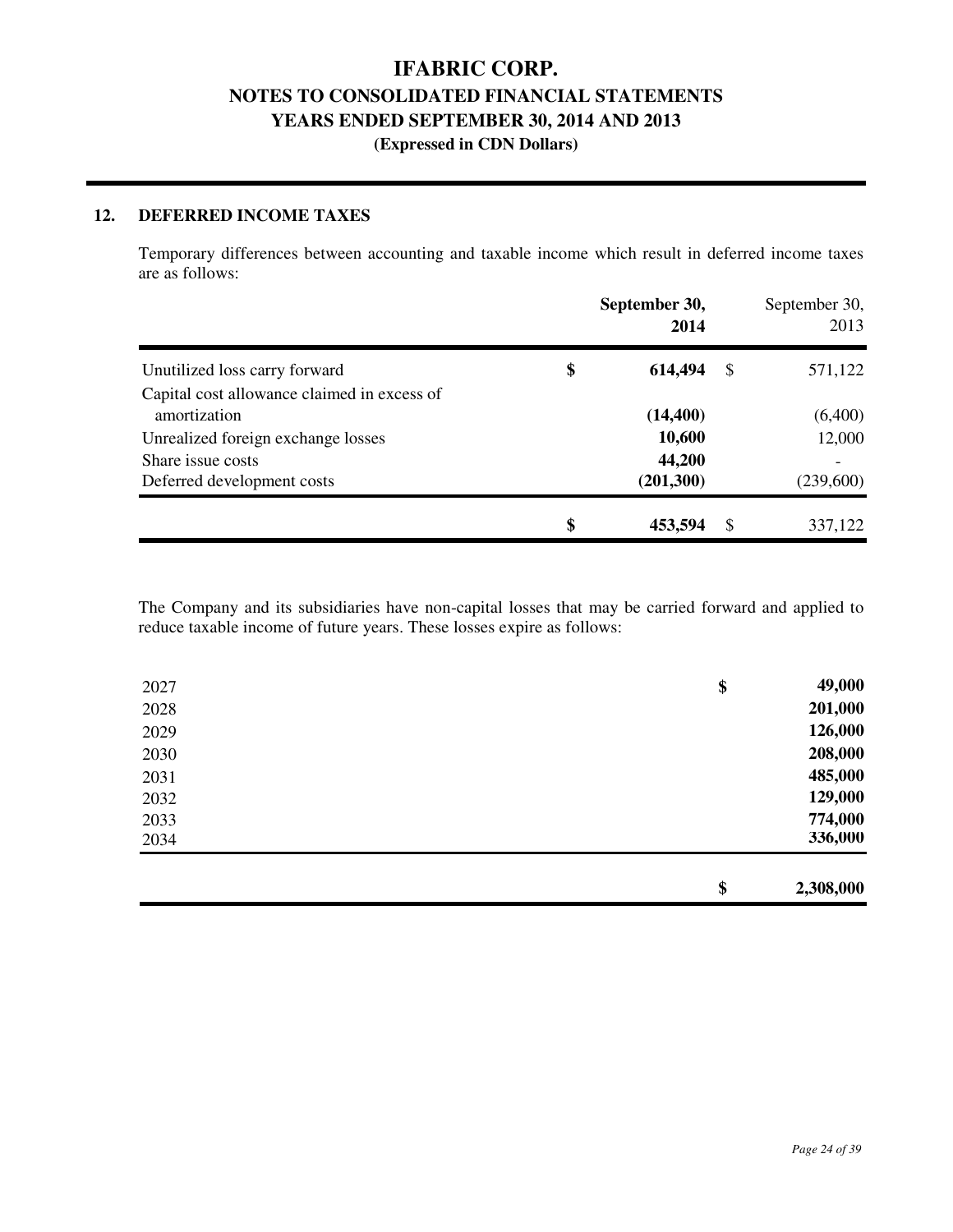|                               | September 30, | September 30,<br>2013 |    |           |
|-------------------------------|---------------|-----------------------|----|-----------|
| Trade payables                | \$            | 1,152,679             | \$ | 824,960   |
| Government remittances        |               | 136,491               |    | 98,542    |
| Accrued liabilities (note 20) |               | 172,493               |    | 195,299   |
| Tenants deposits              |               | 8,847                 |    | 8,847     |
|                               | \$            | 1,470,510             | \$ | 1,127,648 |

### **13. ACCOUNTS PAYABLE AND ACCRUED LIABILITIES**

### **14. DUE TO RELATED PARTIES**

The amounts due to related parties are unsecured, non-interest bearing and due on demand. The creditors have waived their right to call for payment over the next year, and accordingly, the loans have been classified as non-current.

|                                               | September 30,<br>2014 | September 30,<br>2013 |
|-----------------------------------------------|-----------------------|-----------------------|
| Due to shareholder                            | \$<br>457,294         | \$<br>504,778         |
| Due to minority shareholder of subsidiary co. | 514,993               | 479,963               |
|                                               | \$<br>972,287         | \$<br>984,741         |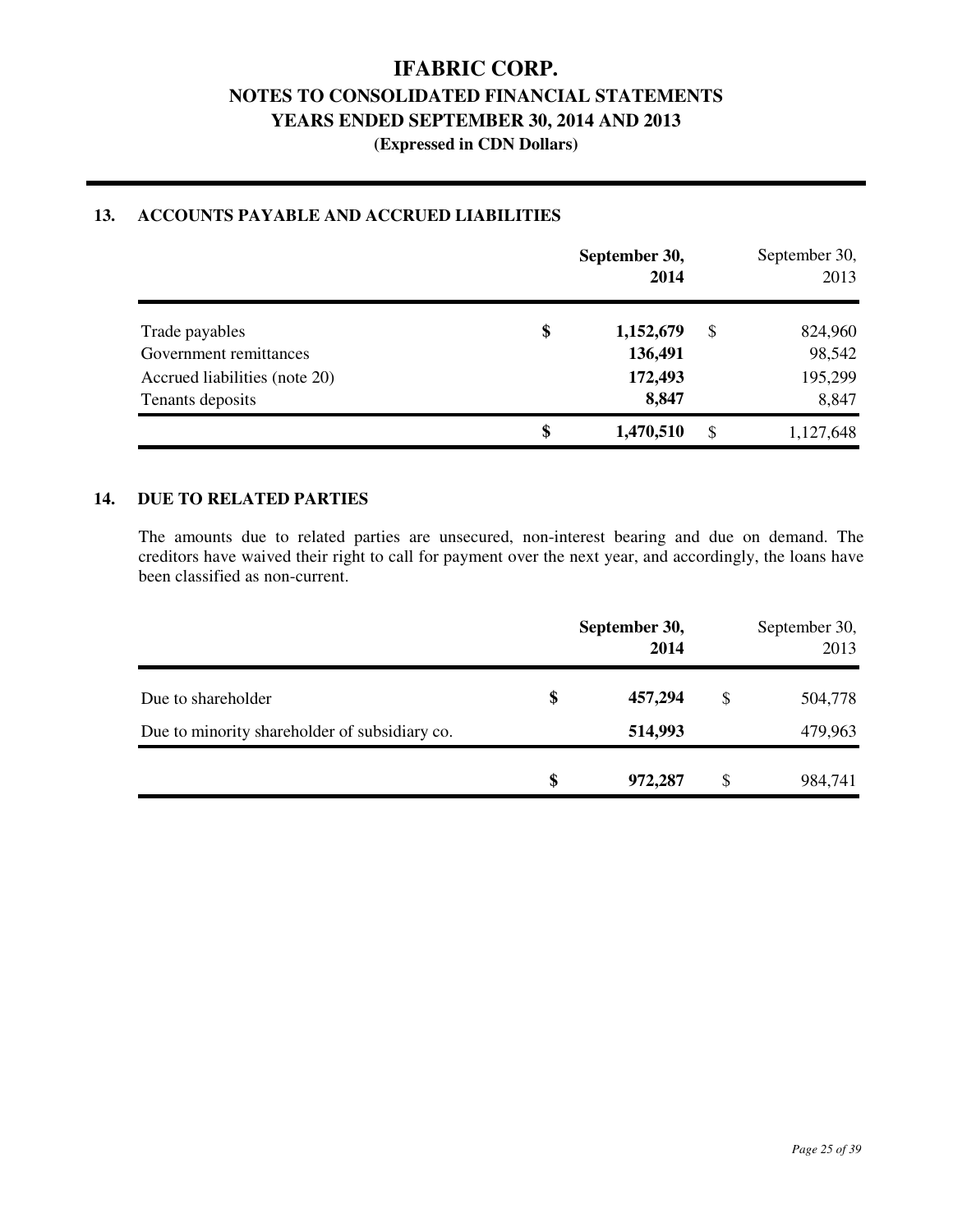### **15. LOANS PAYABLE**

|                                                                                                                                                                                                                                                                                                                                                                                                                                                        | September 30,<br>2014                                                | September 30,<br>2013 |
|--------------------------------------------------------------------------------------------------------------------------------------------------------------------------------------------------------------------------------------------------------------------------------------------------------------------------------------------------------------------------------------------------------------------------------------------------------|----------------------------------------------------------------------|-----------------------|
| Bank loan, payable in monthly principal payments of<br>\$10,000 plus interest, bearing interest at the bank's<br>prime rate plus 1.25%, due May 31, 2023 and secured<br>by a first readvanceable mortgage on the land and<br>building described in note 10, a general security<br>agreement over all assets of Coconut Grove Pads Inc.<br>subject to priority on inventory and accounts receivable<br>to the lender described in note 4, and a general |                                                                      |                       |
| assignment of rents.                                                                                                                                                                                                                                                                                                                                                                                                                                   | \$<br>1,100,000                                                      | \$<br>1,220,000       |
| Vehicle loan, matured in November, 2013                                                                                                                                                                                                                                                                                                                                                                                                                |                                                                      | 13,893                |
|                                                                                                                                                                                                                                                                                                                                                                                                                                                        | 1,100,000                                                            | 1,233,893             |
| Less current portion                                                                                                                                                                                                                                                                                                                                                                                                                                   | 120,000                                                              | 133,893               |
| Due beyond one year                                                                                                                                                                                                                                                                                                                                                                                                                                    | \$<br>980,000                                                        | \$<br>1,100,000       |
| Estimated principal re-payments are as follows:                                                                                                                                                                                                                                                                                                                                                                                                        |                                                                      |                       |
| 2015<br>2016<br>2017<br>2018<br>2019<br>Subsequent years                                                                                                                                                                                                                                                                                                                                                                                               | \$<br>120,000<br>120,000<br>120,000<br>120,000<br>120,000<br>500,000 |                       |
|                                                                                                                                                                                                                                                                                                                                                                                                                                                        | \$<br>1,100,000                                                      |                       |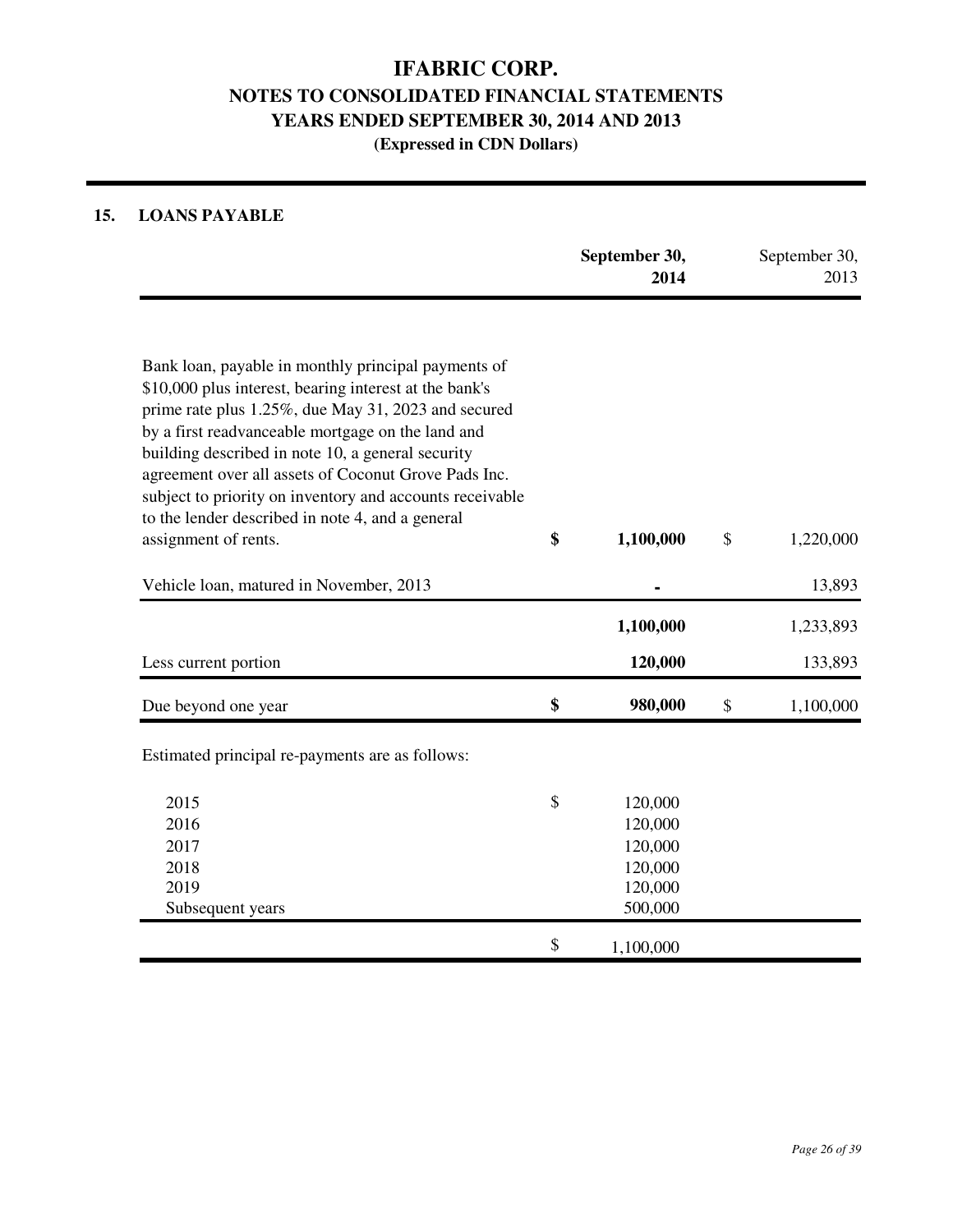**(Expressed in CDN Dollars)** 

#### **16. CAPITAL STOCK**

#### **(a) Authorized, Issued and Outstanding**

Authorized: Unlimited number of common shares

|                                                                    | Number     |    | Amount     |
|--------------------------------------------------------------------|------------|----|------------|
| Balance September 30, 2012                                         | 25,237,500 | S  | 1,840,987  |
| Warrants exercised at \$0.50 per share                             | 200,000    |    | 100,000    |
| Ascribed value credited to share capital on exercise of warrants   |            |    | 38,000     |
| Balance September 30, 2013                                         | 25,437,500 |    | 1,978,987  |
| Private placement (i)                                              | 407,250    |    | 1,629,000  |
| Fair value of shareholder warrants issued on private placement (i) |            |    | (579, 293) |
| Share issuance costs - cash (i)                                    |            |    | (198, 712) |
| Share issuance costs - fair value of agent warrants issued on      |            |    |            |
| private placement (i)                                              |            |    | (125,568)  |
| Options exercised at \$0.40 per share                              | 25,000     |    | 10,000     |
| Ascribed value credited to share capital on exercise of options    |            |    | 7,780      |
| Balance September 30, 2014                                         | 25,869,750 | S. | 2,722,194  |

(i) On December 13, 2013, the Company closed an offering of equity comprising 407,250 units at a price per unit of \$4.00 for gross proceeds of \$1,629,000. Each unit consists of one common share and one half of one common share shareholder warrant. Each whole shareholder warrant entitles the holder to acquire one common share of iFabric, at an exercise price of \$5.25, and is exercisable for a period of 3 years from December 13, 2013.

 As compensation for the issue, the agent received a cash fee of 7% of the gross proceeds, totaling \$114,030, as well as 28,508 agent warrants. Each agent warrant entitles the holder to acquire one unit at an exercise price per unit of \$4.00. Each unit consists of one common share, and one half of one common share secondary agent warrant. Each whole secondary agent warrant entitles the holder to acquire one common share of iFabric, at an exercise price of \$5.25, and is exercisable for a period of 3 years from December 13, 2013.

The Company incurred \$84,682 in legal costs and disbursements in connection with the issue.

 The fair value of the shareholder warrants has been estimated by management at \$579,293 and the fair value of the agent warrants has been estimated by management at \$125,568 as of the date of the grant using the black-scholes pricing model with the following assumptions:

| Dividend yield          | $0.00\%$ |
|-------------------------|----------|
| Expected volatility     | 133%     |
| Risk-free interest rate | 1.19%    |
| Expected maturity       | 3 years  |
|                         |          |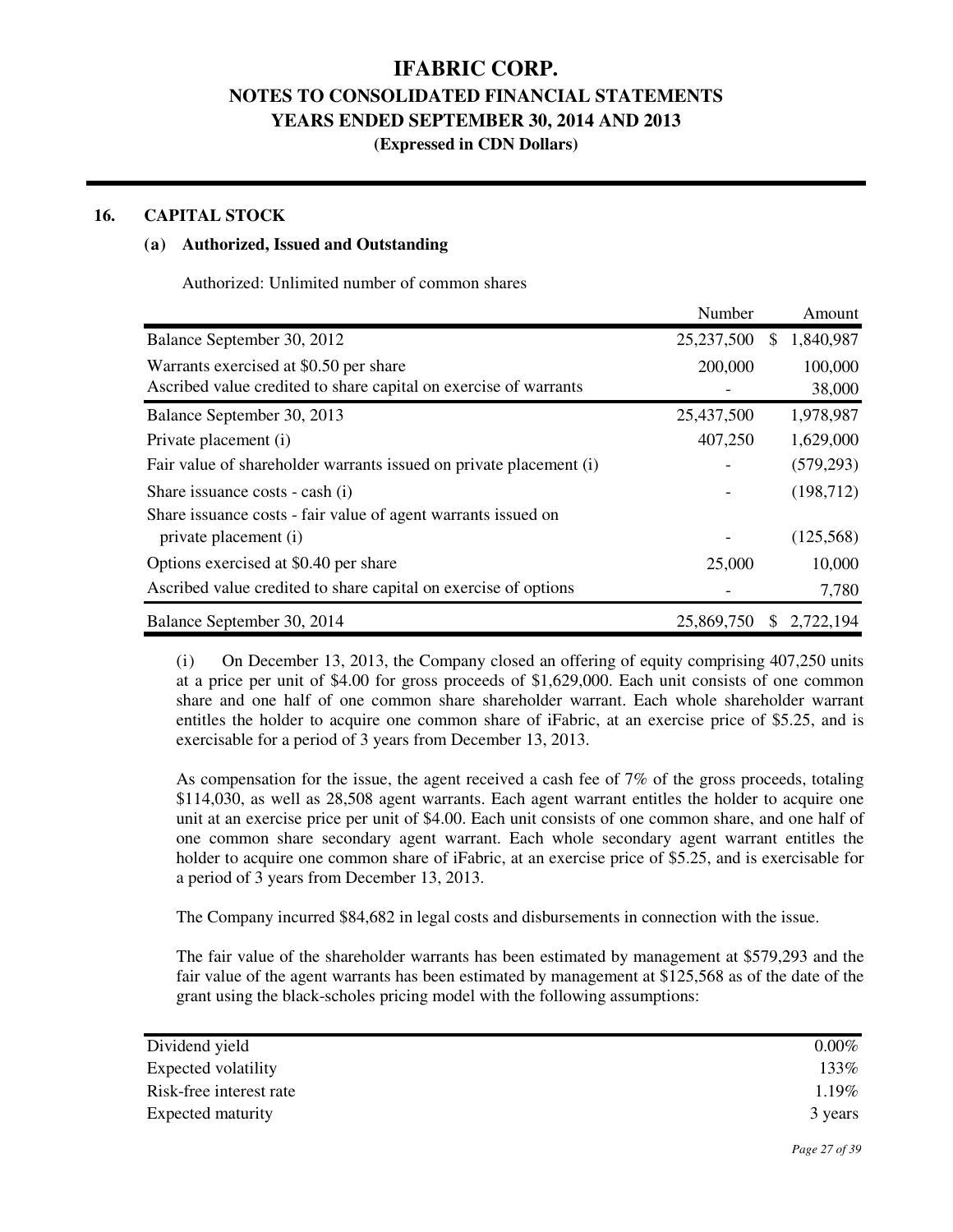### **16. CAPITAL STOCK,** *continued*

#### **(b) Stock option plan**

 The Company has reserved 10% of the issued and outstanding common shares for issuance under its stock option plan. The status of the Company's stock option plan is summarized as follows:

|                                    |                                | Weighted       |  |  |
|------------------------------------|--------------------------------|----------------|--|--|
|                                    | Number of                      | average        |  |  |
|                                    | stock options                  | exercise price |  |  |
| Balance, September 30, 2012        | \$<br>$\overline{\phantom{a}}$ |                |  |  |
| Granted, during the year $(i)(ii)$ | 1,525,000                      | 0.52           |  |  |
| Balance, September 30, 2013        | 1,525,000                      | 0.52           |  |  |
| Granted, during the year (iii)     | 150,000                        | 4.15           |  |  |
| Exercised, during the year         | (25,000)                       | 0.40           |  |  |
| <b>Balance, September 30, 2014</b> | \$<br>1,650,000                | 0.85           |  |  |

As of September 30, 2014, the following options were outstanding and exercisable:

|                    |               | <b>Options Outsanding</b> |    |          |                          |    | <b>Options Exercisable</b> |
|--------------------|---------------|---------------------------|----|----------|--------------------------|----|----------------------------|
|                    |               | Weighted                  |    |          |                          |    |                            |
|                    |               | average                   |    | Weighted |                          |    | Weighted                   |
|                    |               | remaining                 |    | average  |                          |    | average                    |
|                    | Number of     | contractual               |    | exercise | Number of                |    | exercise                   |
| Expiry date        | stock options | life (years)              |    | price    | stock options            |    | price                      |
| September 17, 2018 | 75,000        | 3.96                      | \$ | 2.90     | 50,000                   | \$ | 2.90                       |
| January 16, 2023   | 1,425,000     | 8.29                      |    | 0.40     | 1,125,000                |    | 0.40                       |
| April 1, 2024      | 150,000       | 9.50                      |    | 4.15     | $\overline{\phantom{a}}$ |    |                            |
|                    | 1,650,000     | 8.21                      | \$ | 0.85     | 1,175,000                | \$ | 0.51                       |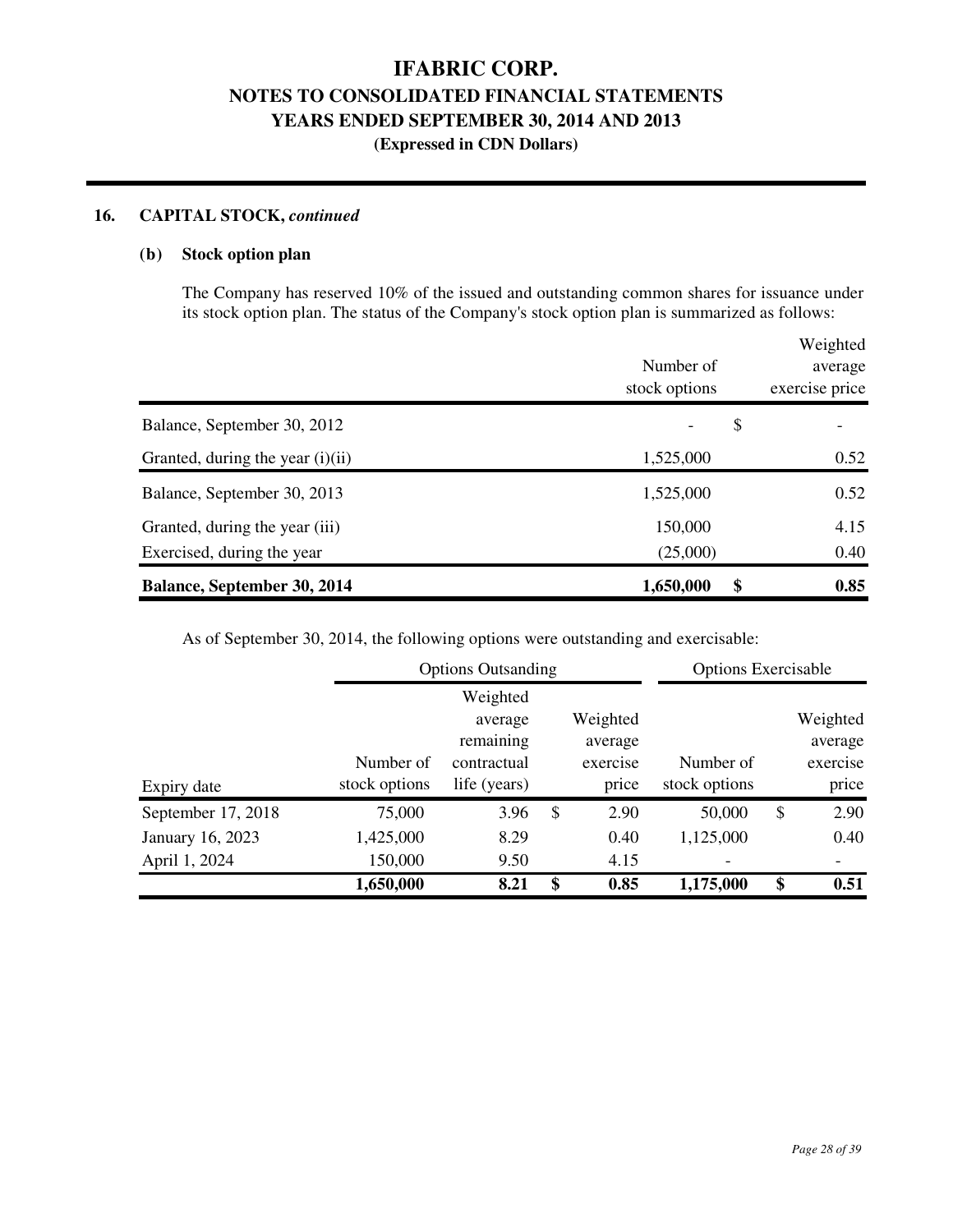### **(Expressed in CDN Dollars)**

#### **16. CAPITAL STOCK,** *continued*

#### **(b) Stock option plan,** *continued*

(i) On January 16, 2013, 1,450,000 stock options were granted to Directors and employees. Each option entitles the holder to acquire one common share of the Company at a price of \$0.40, and is exercisable for a period of 10 years from the grant date. As at September 30, 2014, 1,150,000 options had vested and the remainder vest over periods of 1 - 2 years. Share-based compensation expenses based on the fair value of the options had been estimated by management at \$451,240 as of the date of grant using the Black-Scholes pricing model with the following assumptions:

| $0.00\%$ |
|----------|
| $100\%$  |
| $1.89\%$ |
| 10 years |
|          |

(ii) On September 17, 2013, the Company issued 75,000 stock options to Tekkfund Capital Corp. as consideration for investor relation services to be provided. Each option entitles the holder to acquire one common share of the Company at a price of \$2.90, and is exercisable for a period of 5 years from the grant date. As at September 30, 2014, 50,000 options had vested and the remainder vest over a 1 year period. Share-based compensation expenses based on the fair value of the options had been estimated by management at \$188,940 as of the date of grant using the Black-Scholes pricing model with the following assumptions:

| Dividend yield          | $0.00\%$ |
|-------------------------|----------|
| Expected volatility     | 133%     |
| Risk-free interest rate | $1.89\%$ |
| Expected maturity       | 5 years  |

(iii) On April 1, 2014, the Company issued 150,000 stock options to employees. Each option entitles the holder to acquire one common share of the Company at a price of \$4.15, and is exercisable for a period of 10 years from the grant date. The options will vest in equal tranches after 1, 2, and 3 years from the date of the issue. Share-based compensation expenses based on the fair value of the options had been estimated by management at \$588,240 as of the date of grant using the Black-Scholes pricing model with the following assumptions:

| Dividend yield          | $0.00\%$ |
|-------------------------|----------|
| Expected volatility     | 118%     |
| Risk-free interest rate | 2.45%    |
| Expected maturity       | 10 years |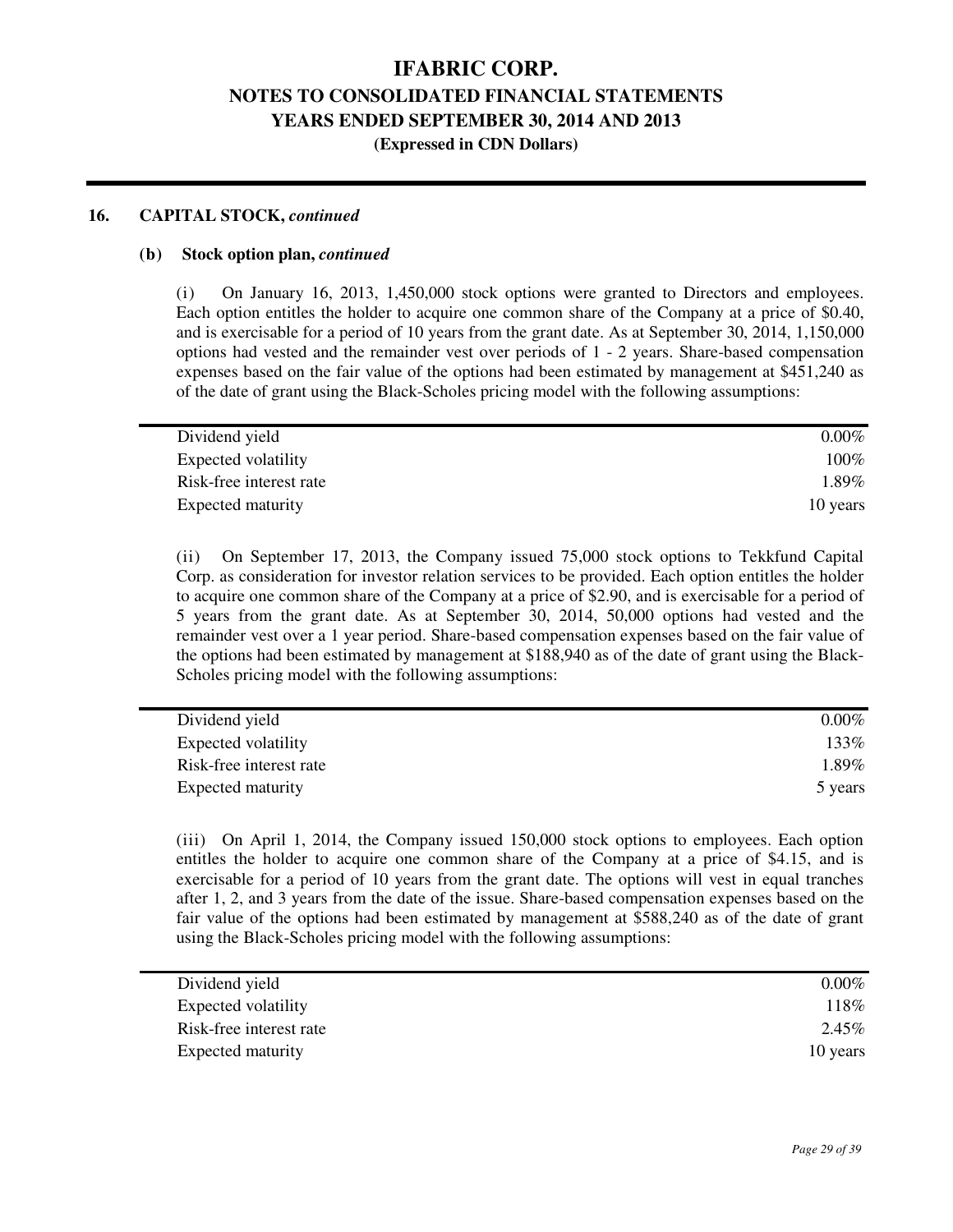### **16. CAPITAL STOCK,** *continued*

#### **(c) Warrants**

 The following table summarizes warrants that have been issued, exercised, or expired during the years presented:

|                                            | Number of<br>warrants |      | Weighted<br>average<br>exercise price |
|--------------------------------------------|-----------------------|------|---------------------------------------|
| Balance, September 30, 2012                | 200,000               | - \$ | 0.50                                  |
| Exercised, during the year                 | (200,000)             |      | 0.50                                  |
| Balance, September 30, 2013                |                       | \$   |                                       |
| Issued, during the year (note $16(a)(i)$ ) | 232,133               |      | 5.10                                  |
| <b>Balance, September 30, 2014</b>         | 232,133               | S    | 5.10                                  |

The following table summarizes the warrants outstanding at September 30, 2014:

|                                      |           |   | Weighted       |
|--------------------------------------|-----------|---|----------------|
|                                      | Number of |   | average        |
| Expiry date                          | warrants  |   | exercise price |
| December 13, 2016 (note $16(a)(i)$ ) | 203,625   |   | 5.25           |
| December 13, 2016 (note $16(a)(i)$ ) | 28,508    |   | 4.00           |
|                                      | 232,133   | S | 5.10           |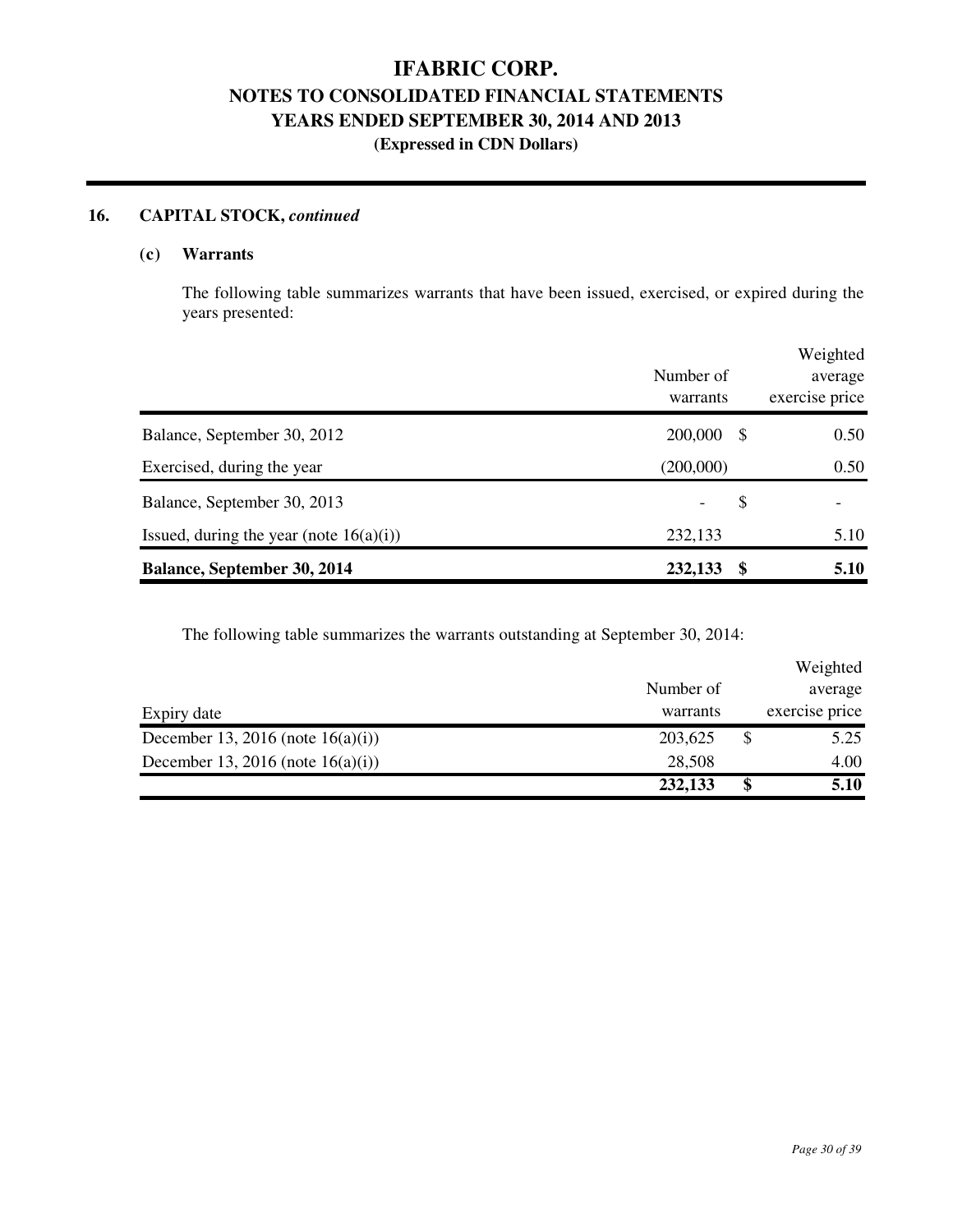**(Expressed in CDN Dollars)** 

#### **17. BASIC AND DILUTED EARNINGS (LOSS) PER SHARE**

Basic earnings (loss) per share is calculated using the weighted average number of shares outstanding during the year. Diluted earnings (loss) per share is calculated to reflect the dilutive effect of warrants and stock options outstanding. The calculation of basic and diluted earnings (loss) per share is based on net earnings charged to retained earnings for the year ended September 30, 2014 of \$542,214 (net loss of \$144,556 for the year ended September 30, 2013). The number of shares used in the earnings (loss) per share calculation is as follows:

|                                   | 2014       | 2013       |
|-----------------------------------|------------|------------|
| Weighted average number of shares |            |            |
| outstanding - basic               | 25,777,821 | 25,317,067 |
| Dilutive effect of options        | 1,316,719  |            |
| Dilutive effect of warrants       | 822        |            |
| Weighted average number of shares |            |            |
| outstanding - diluted             | 27,095,362 | 25,317,067 |

For the year ended September 30, 2014, 150,000 options and 203,625 warrants were excluded from the calculation of diluted earnings per share as these instruments were deemed to be anti-dilutive. For the year ended September 30, 2013, 1,525,000 options were excluded from the calculation of diluted loss per share as these instruments were deemed to be anti-dilutive.

#### **18. INCOME TAXES**

The provision for income taxes recorded in the financial statements differs from the amount which would be obtained by applying the statutory income tax rate of 26.5% (2013 - 26.5%) to the earnings (loss) for the year as follows:

|                                                                         | 2014          |    | 2013      |
|-------------------------------------------------------------------------|---------------|----|-----------|
| Earnings (loss) for the year before income taxes                        | \$<br>803,508 | S  | (53,352)  |
| Tax on accounting earnings (loss)                                       | \$<br>212,900 | \$ | (14,100)  |
| Tax effect of the following:<br>Non-deductible share-based compensation | 87,100        |    | 115,650   |
| Share issue costs                                                       | (52,700)      |    |           |
| Items not deductible for tax purposes                                   | 11,900        |    | 11,750    |
| Tax rate changes and other                                              | 3,160         |    | (21, 846) |
| Provision for income taxes                                              | \$<br>262,360 |    | 91,454    |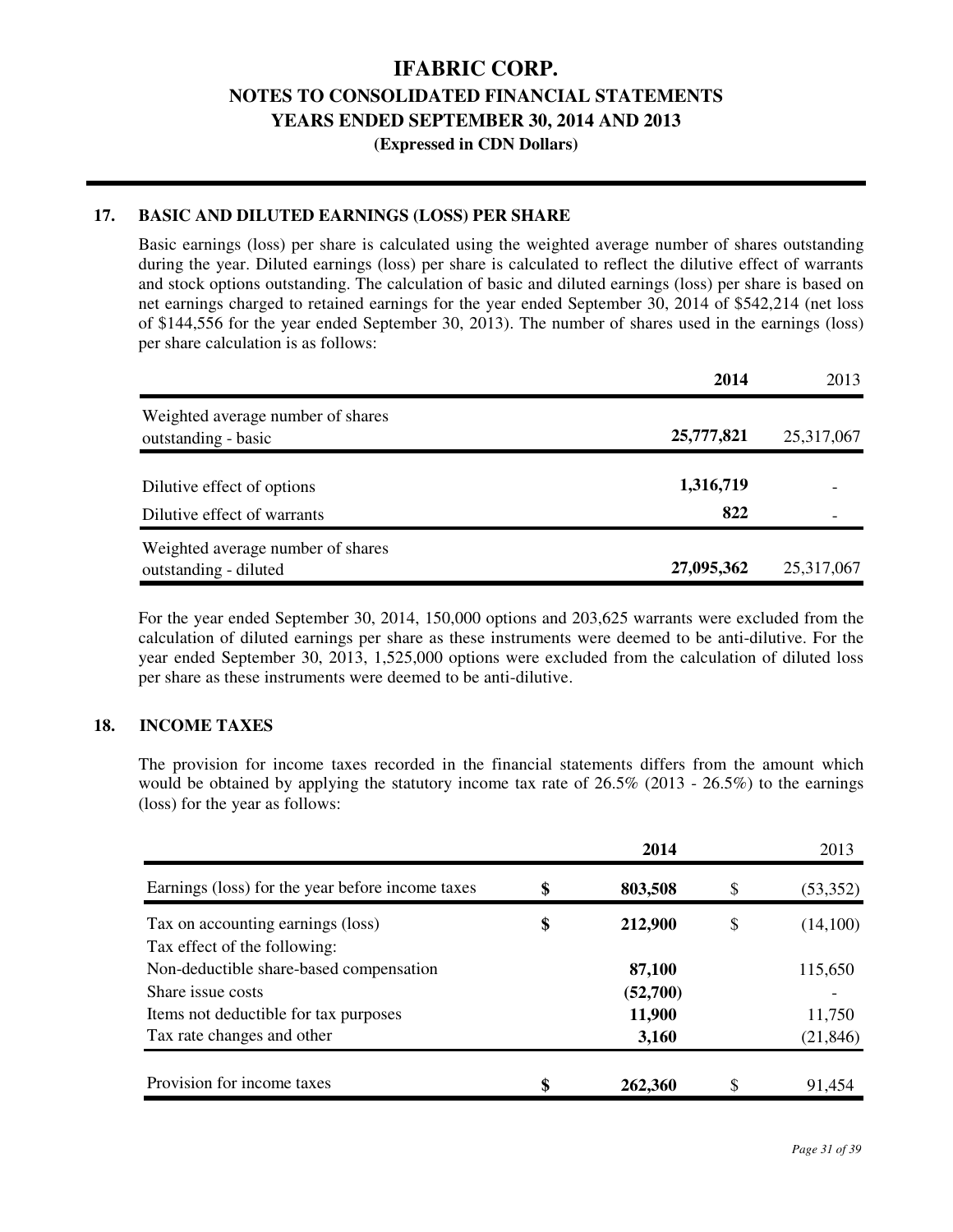#### **(Expressed in CDN Dollars)**

#### **19. COMMITMENTS**

(a) The Company's total commitments, under various operating leases and a property lease agreement exclusive of occupancy costs are as follows:

| 2015<br>2016 | 78,217<br>64,080 |  |
|--------------|------------------|--|
| 2017<br>2018 | 41,920<br>10,740 |  |
|              | \$<br>194,957    |  |

- (b) The Company enters into foreign exchange forward contracts to manage the risks associated with exchange rate fluctuations. See note 8 for more information.
- (c) The Company is party to an exclusive worldwide license agreement for the right to use trademarks in connection with the manufacture, marketing, sale and distribution of certain licensed products. The Company is required to pay a quarterly royalty of 8.5% on its net sales as defined in the agreement, on all products sold under the licensed marks. In addition, the Company is required to pay an advertising fee of 2%, payable quarterly, on its net sales as defined in the agreement, for promotion of the licensed products. The license term is in effect until December 31, 2014. As at the financial statements approval date, the Company is in the process of negotiating an extension of this agreement, including expanding the agreement to include additional apparel categories. Management anticipates that the new agreement will be executed in February 2015.
- (d) Effective October 17, 2011, the Company entered into an exclusive worldwide license agreement for the right to use trademarks in connection with the manufacture, marketing, sale and distribution of certain licensed products. During the initial license term, the Company is required to pay a monthly royalty of 9.5% on its net sales as defined in the agreement, on all products sold under the licensed marks. The initial license term is in effect until December 31, 2015 and may be renewed for an additional term of four years on the condition that certain performance goals as defined in the agreement are attained.
- (e) Effective January 16, 2012, the Company entered into an exclusive license agreement for the right to use trademarks in connection with the manufacture, marketing, sale and distribution of certain licensed products. The licensed territory includes certain worldwide areas as specified in the agreement. During the initial license term, the Company is required to pay a monthly royalty of 9% on its net sales as defined in the agreement, on all products sold under the licensed marks. Minimum annual royalties have been established for the contract periods ending December 31, 2013, 2014, and 2015 in the amounts of \$144,000, \$279,000 and \$432,000 respectively. In addition, the Company is required to pay an advertising fee of  $2\%$ , payable semi-annually, on its net sales as defined in the agreement, for the promotion of the licensed products. The initial license term is in effect until December 31, 2015 and may be renewed for an additional term of three years on the condition that certain performance goals as defined in the agreement are attained.
- (f) As at September 30, 2014, the Company had no open letters of credit for purchases of inventory (September 30, 2013 - \$17,000).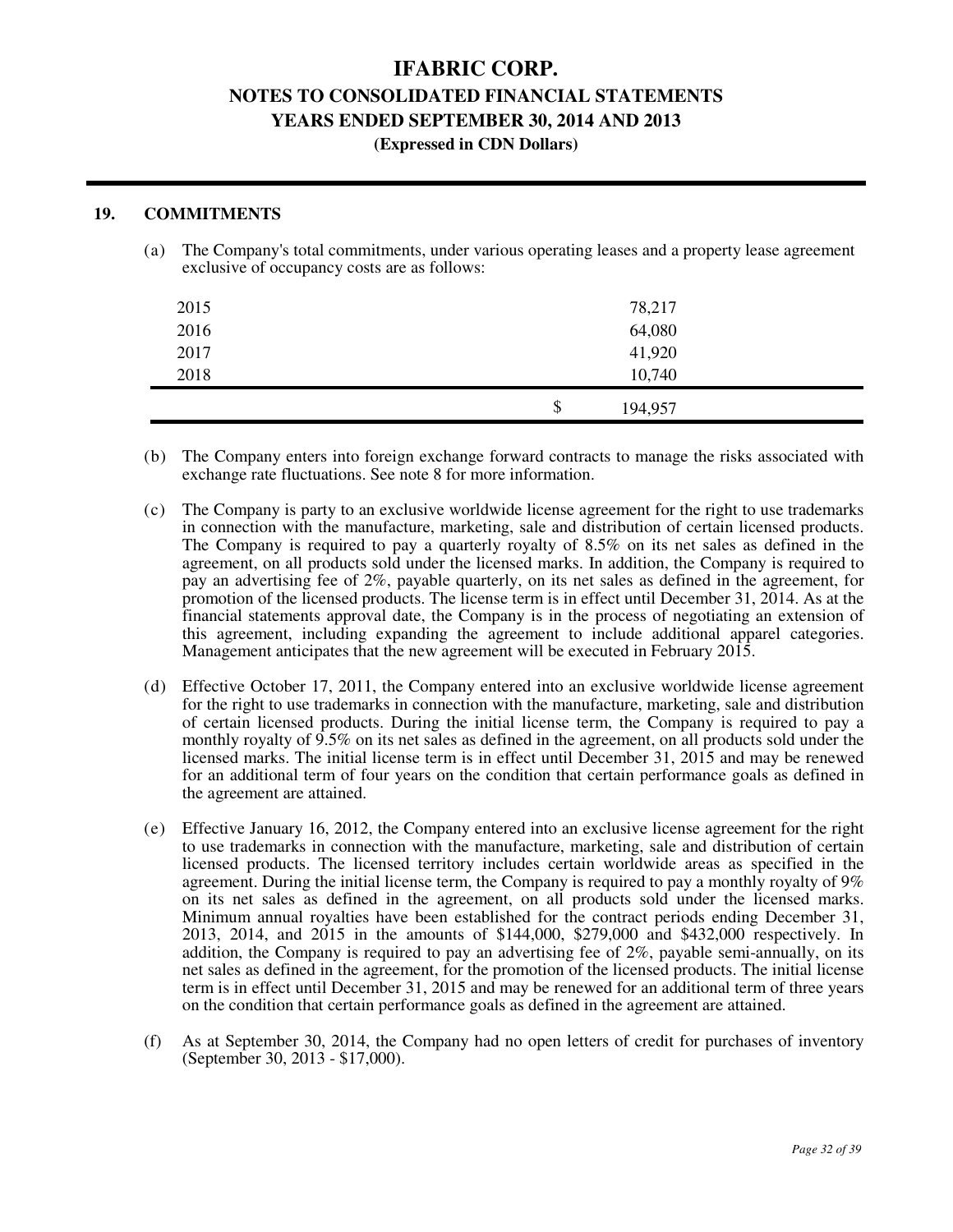### **(Expressed in CDN Dollars)**

### **20. RELATED PARTY TRANSACTIONS**

- (a) Included in general and administrative costs is an amount of \$31,000 (2013 \$26,400) paid to a company controlled by the non-controlling shareholder of a subsidiary.
- (b) Remuneration of Directors and key management personnel of the Company was as follows:

|                                                                                  | 2014          | 2013          |
|----------------------------------------------------------------------------------|---------------|---------------|
| Salary and management fees included in<br>general and administrative - CEO       | \$<br>220,400 | \$<br>154,701 |
| Professional fees included in general and<br>administrative - CFO                | 152,500       | 118,900       |
| Salary and benefits included in general and<br>administrative - Director         | 187,509       | 187,509       |
| Fees for technical services included in<br>general and administrative - Director | 48,000        | 12,000        |
| Fees for technical services included in<br>deferred development costs - Director |               | 36,000        |
| Share based compensation                                                         | 43,927        | 370,069       |
| Directors' fees paid                                                             | 1,750         | 2,750         |
|                                                                                  | \$<br>654,086 | \$<br>881.929 |

(c) Included in accounts payable and accrued liabilities is an amount of \$45,000 (September 30, 2013 - \$102,500) due to Directors and key management personnel of the Company in respect of unpaid fees.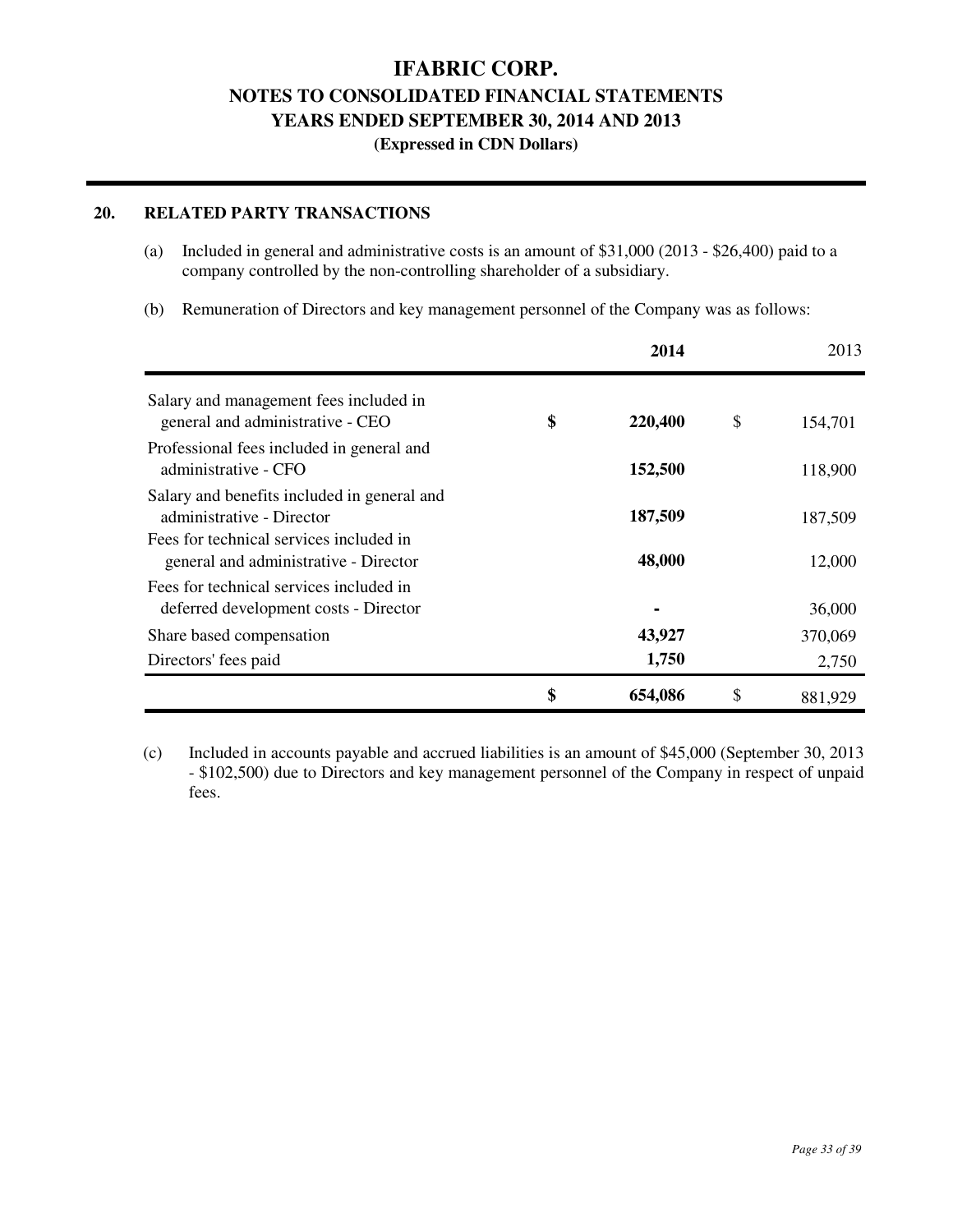#### **21. FINANCIAL INSTRUMENTS**

#### **Credit risk**

Credit risk arises from the potential that a counter party will fail to perform its obligations. The Company routinely assesses the financial strength of its customers to mitigate its exposure to credit risk. Approximately 28% of the Company's total sales are to two customers (2013 - 33% of sales were to two customers). At September 30, 2014, four customers accounted for 52% (September 30, 2013 - four customers accounted for 49%) of the Company's accounts receivable.

In order to mitigate its credit risk, the Company insures its trade accounts receivable with Chartis Insurance Company of Canada based on specific or discretionary credit limits, dependant on the level of amounts outstanding from individual customers at that time. At the financial year end no claims were pending under this policy.

The Company's maximum exposure to credit risk is \$2,042,179 (2013 - \$1,087,357). Included in general and administrative costs are bad debts of \$516 (2013 - \$26,950) expensed during the year.

|                | September 30,<br>2014 | September 30,<br>2013 |           |  |
|----------------|-----------------------|-----------------------|-----------|--|
| $0 - 30$ days  | \$<br>841,522         | \$                    | 447,166   |  |
| $31 - 60$ days | 794,275               |                       | 366,555   |  |
| $61 - 90$ days | 333,044               |                       | 267,260   |  |
| $90 + days$    | 279,638               |                       | 111,461   |  |
|                | \$<br>2,248,479       | \$                    | 1,192,442 |  |

The aging of trade accounts receivable is as follows:

#### **Liquidity risk**

Liquidity risk is the risk that the Company will encounter difficulties in meeting its obligations associated with its financial liabilities. The Company is exposed to this risk mainly with respect to its related party loans, bank indebtedness, loans payable and accounts payable and accrued liabilities. The Company reduces its exposure to liquidity risk by ensuring that it documents when authorized payments become due, maintains an adequate line of credit to pay trade creditors and repays long term debt interest and principal as it becomes due using cash generated from operations.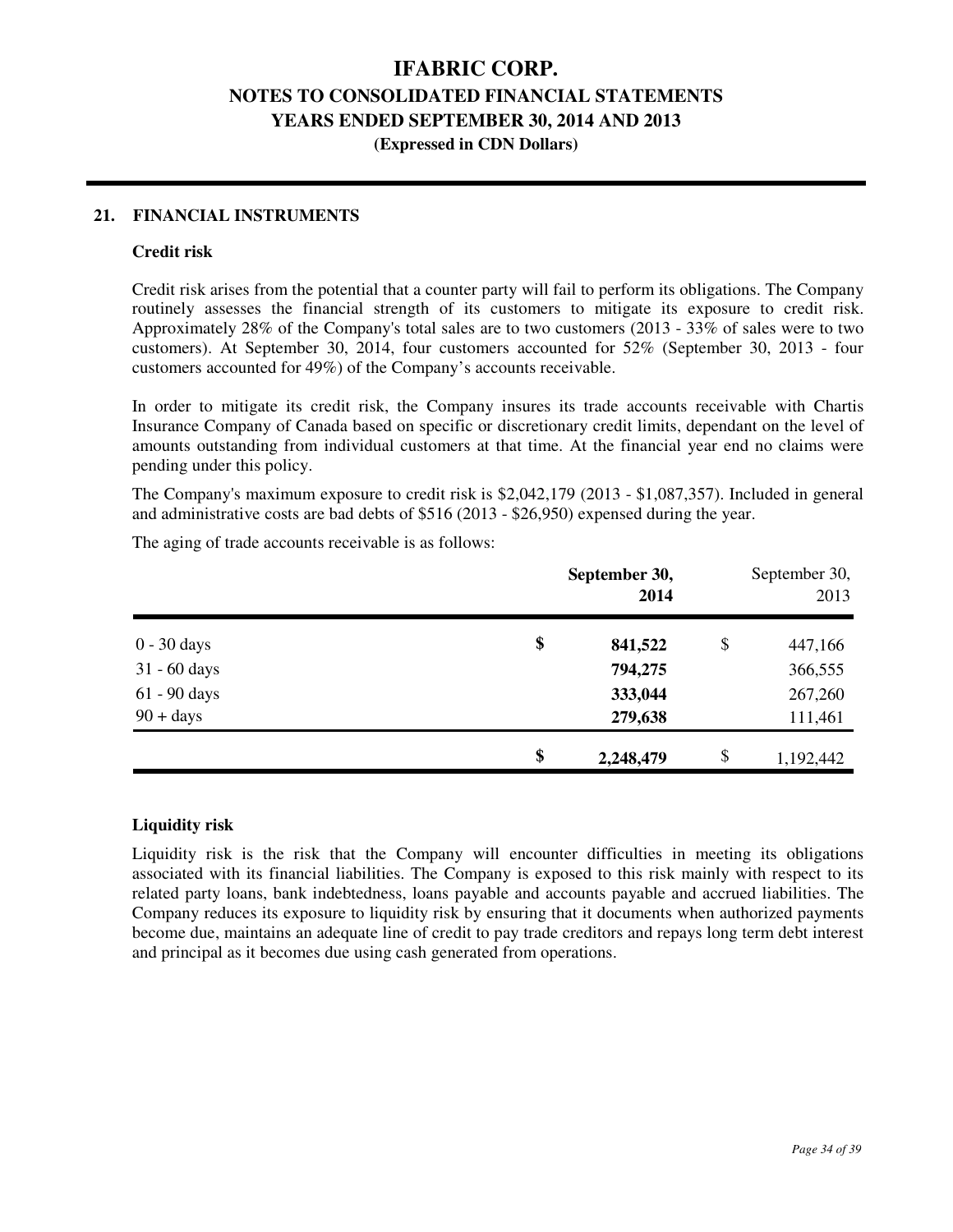#### **21. FINANCIAL INSTRUMENTS,** *continued*

#### **Market risk**

Market risk is the risk that the fair value or future cash flows of a financial instrument will fluctuate because of changes in market prices. Market risk comprises three types of risk: currency risk, interest rate risk and other price risk. The Company is exposed to currency risk and interest rate risk.

#### **Currency risk**

The Company conducts certain of its operations in United States dollars and British pounds. The Company manages its risk with forward foreign exchange contracts (see note 8). The following balances were included in the financial statements:

|                                                  |                      | September 30,<br>2014 |           | September 30,<br>2013 |
|--------------------------------------------------|----------------------|-----------------------|-----------|-----------------------|
|                                                  |                      | <b>USD</b>            |           | <b>USD</b>            |
| Cash                                             | \$                   | 731,134               | \$        | 309,291               |
| Accounts receivable                              |                      | 1,605,269             |           | 747,208               |
| Accounts payable and accrued liabilities         |                      | (921, 642)            |           | (685,219)             |
| Prepaid expenses and deposits                    |                      | 189,973               |           | 97,534                |
| Foreign exchange forward contract margin deposit |                      | 100,000               |           | 100,000               |
| <b>United States dollars</b>                     | \$                   | 1,704,734             | \$        | 568,814               |
|                                                  |                      | September 30,<br>2014 |           | September 30,<br>2013 |
|                                                  |                      | <b>GBP</b>            |           | <b>GBP</b>            |
| Cash                                             | £                    | 88,825                | $\pounds$ | 74,613                |
| Accounts receivable                              |                      | 182,183               |           | 186,457               |
| Accounts payable and accrued liabilities         |                      | (20, 204)             |           | (55,802)              |
| British pounds                                   | $\pmb{\mathfrak{L}}$ | 250,804               | $\pounds$ | 205,268               |

#### **Interest rate risk**

Interest rate risk is the risk that the fair value or future cash flows of a financial instrument will fluctuate due to changes in market interest rates. The Company is exposed to interest rate risk on its secured bank loan and its bank operating line, which bear interest at floating rates, since changes in market rates can cause fluctuations in cash flows.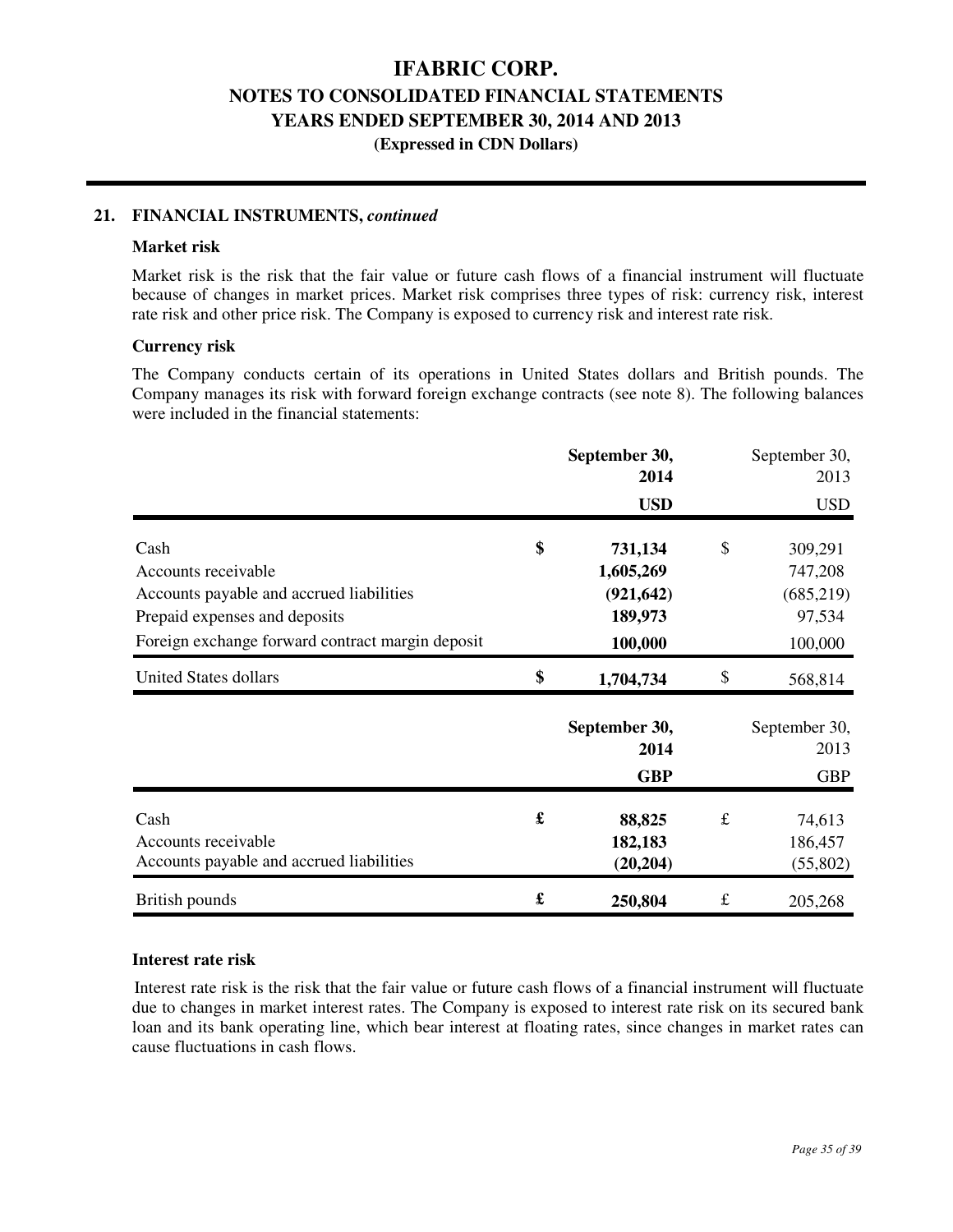**(Expressed in CDN Dollars)** 

#### **21. FINANCIAL INSTRUMENTS,** *continued*

#### **Sensitivity analysis**

The effect of a 5% strengthening of the USD at the reporting date in relation to the net amount of USD denominated currency balances would result in an increase in annual pre-tax revenue of approximately \$95,000, assuming all other variables remain constant, and a 5% weakening of the USD would result in a decrease in annual pre-tax revenue of approximately \$95,000. A 5% strengthening of the GBP would result in an increase in annual pre-tax revenue of approximately \$23,000 and a 5% weakening of the GBP would result in a decrease in annual pre-tax revenue of approximately \$23,000.

A 1% increase in future interest rates, based on the projected average balance of the secured loan for the ensuing financial year, would result in an increased interest expense of approximately \$10,400 and a 1% decrease in interest rates would result in interest savings of an equivalent amount.

#### **22. CAPITAL MANAGEMENT**

The Company manages its capital to ensure that it will be able to continue as a going concern while providing a return to its stakeholders.

The capital structure of the business consists of equity attributable to common shareholders, comprised of issued capital stock and accumulated retained earnings, which totaled \$5,999,902 (2013 - \$4,714,481).

The Company is subject to externally imposed capital requirements on debt described in notes 4 and 15. As at September 30, 2014, the Company met these financial covenants requirements.

#### **23. SEGMENTED INFORMATION**

The Company has three reportable segments, as described below, which are strategic divisions. The strategic divisions offer different products and services, and are managed separately because they require different marketing strategies and technologies. For each of the strategic divisions, the CEO (the chief operating decision maker) reviews internal management reports on at least a quarterly basis. The following describes the operations in each of the reportable segments:

- Intimate Apparel: Includes the design, purchasing, and distribution of intimate apparel.
- Intelligent Fabrics: Includes the development, testing and distribution of specialty textiles as well as chemicals suitable for application to textiles.
- Other: Includes leasing of property to group companies and third parties.

Inter-segment transactions are made at prices that approximate market rates.

Property, plant and equipment, deferred tax assets, and goodwill are managed on a group basis and are not allocated to operating segments. Amortization of property, plant and equipment, and interest expense on operating lines of credit and long-term debt are managed on a group basis and are not allocated to operating segments.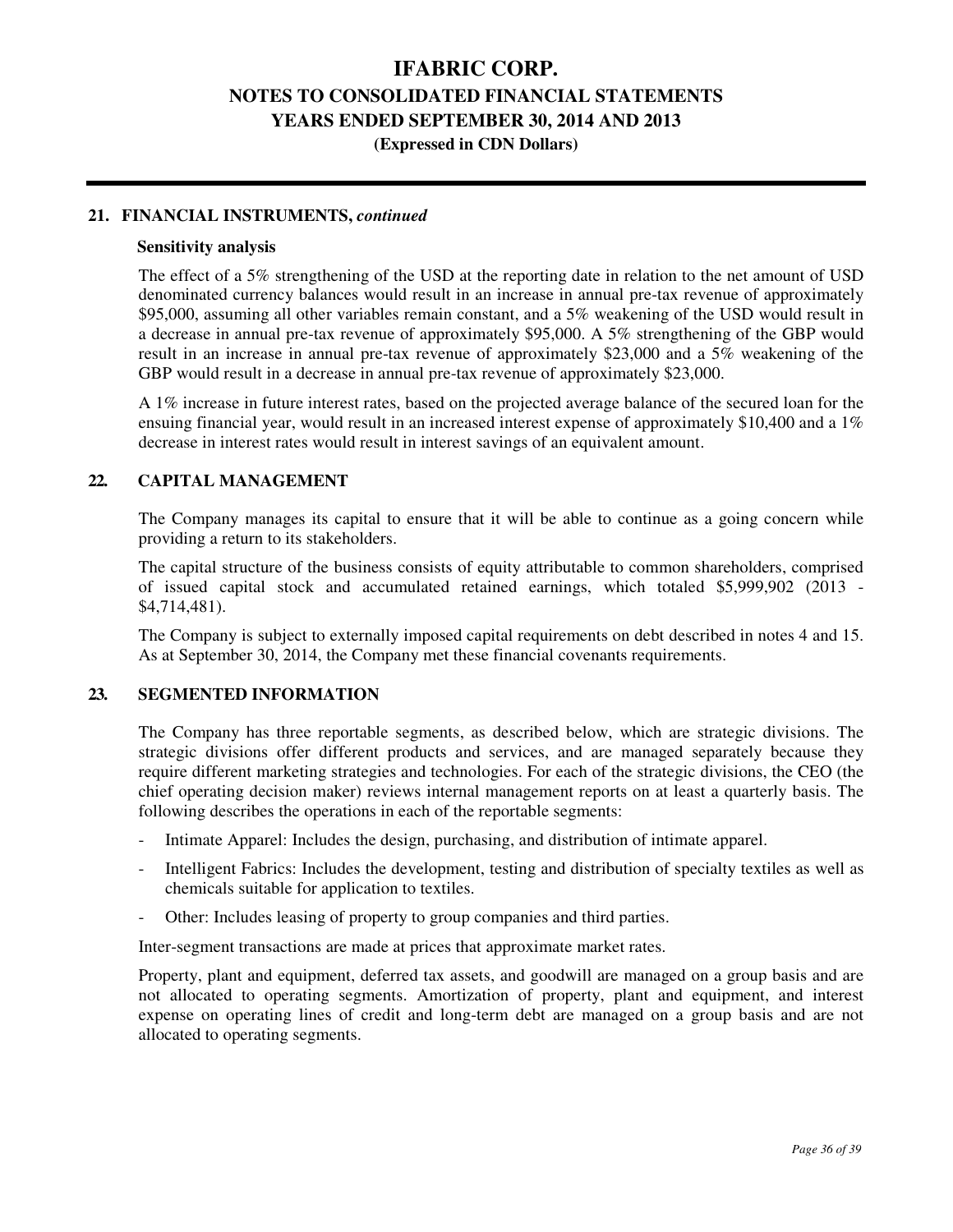### **23. SEGMENTED INFORMATION,** *continued*

### **Operating Segments 2014**

|                                                | Intimate<br>Apparel |    | Intelligent<br>Fabrics   | Other<br>Segments        | Corporate Items<br>and Eliminations | <b>Consolidated</b> |
|------------------------------------------------|---------------------|----|--------------------------|--------------------------|-------------------------------------|---------------------|
|                                                |                     |    |                          |                          |                                     |                     |
| Revenues                                       |                     |    |                          |                          |                                     |                     |
| Third party                                    | \$<br>12,076,631    | \$ | 846,645                  | \$<br>98,206 \$          | \$<br>$\overline{\phantom{a}}$      | 13,021,482          |
| Inter-segment                                  | 1,266,120           |    |                          | 158,492                  | (1,424,612)                         |                     |
| <b>Total Revenues</b>                          | 13,342,751          |    | 846,645                  | 256,698                  | (1,424,612)                         | 13,021,482          |
| Earnings (loss) before income taxes            | 1,443,558           |    | (482,983)                | 78,234                   | (235,301)                           | 803,508             |
| Amortization of deferred development costs     | -                   |    | (144, 400)               |                          |                                     | (144, 400)          |
| Amortization of property, plant, and equipment |                     |    | $\overline{\phantom{0}}$ | $\overline{\phantom{a}}$ | (41, 877)                           | (41, 877)           |
| Interest on operating line                     |                     |    |                          |                          | (12,106)                            | (12,106)            |
| Interest on long-term debt                     |                     |    |                          |                          | (49,512)                            | (49, 512)           |
| Segment assets                                 | \$<br>6,929,661     | S. | 1,615,169                | \$<br>$1,413$ \$         | 3,053,190 \$                        | 11,599,433          |
| Expenditures on property, plant, and equipment |                     |    |                          | $\qquad \qquad$          | 28,354                              | 28,354              |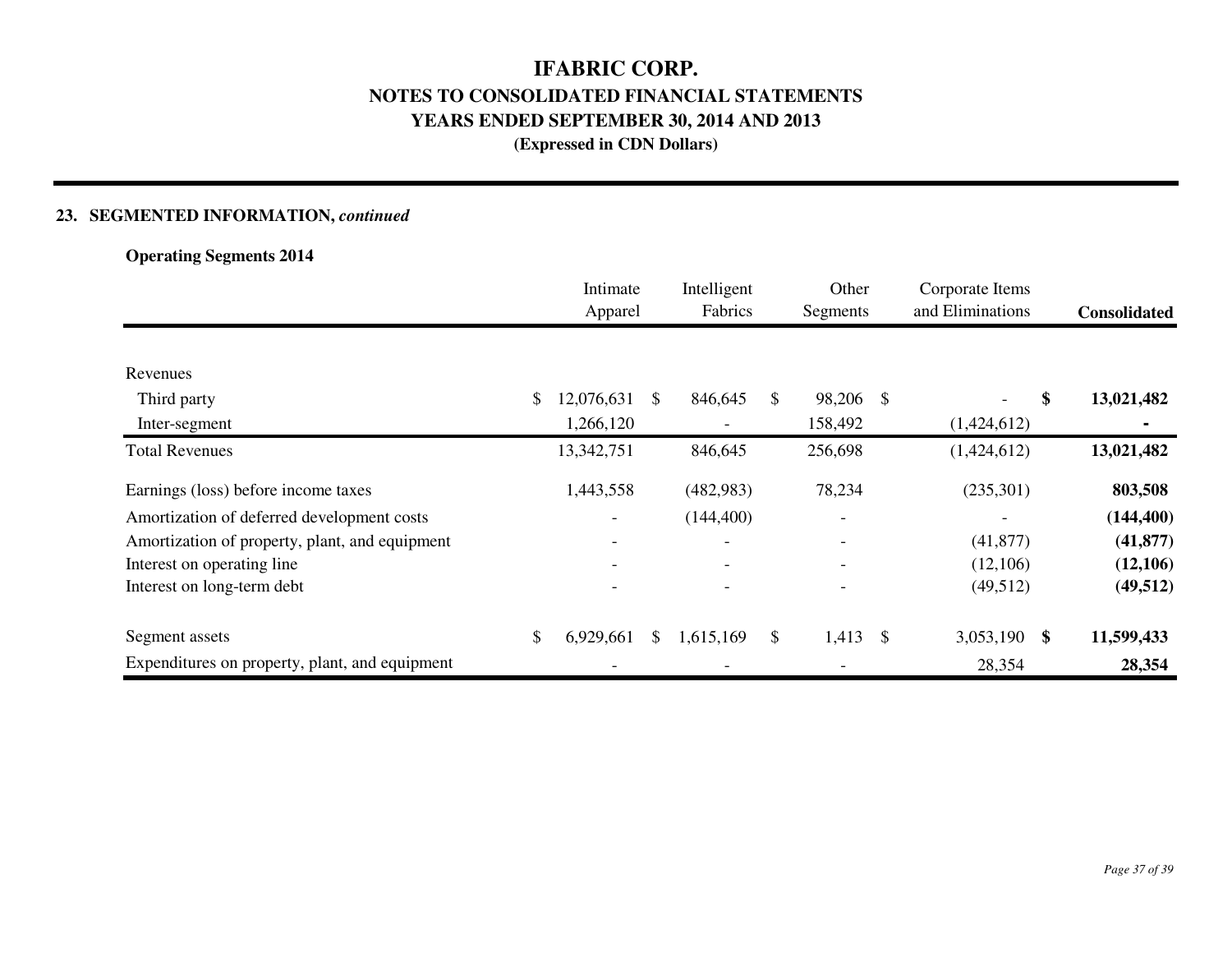### **23. SEGMENTED INFORMATION,** *continued*

**Operating Segments 2013**

|                                                | Intimate<br>Apparel      |     | Intelligent<br>Fabrics   |              | Other<br>Segments        |               | Corporate Items<br>and Eliminations | Consolidated |
|------------------------------------------------|--------------------------|-----|--------------------------|--------------|--------------------------|---------------|-------------------------------------|--------------|
|                                                |                          |     |                          |              |                          |               |                                     |              |
| Revenues                                       |                          |     |                          |              |                          |               |                                     |              |
| Third party                                    | \$<br>7,990,164          | \$. | 68,077                   | \$           | 107,742 \$               |               | \$                                  | 8,165,983    |
| Inter-segment                                  | 833,477                  |     |                          |              | 154,939                  |               | (988, 416)                          |              |
| <b>Total Revenues</b>                          | 8,823,641                |     | 68,077                   |              | 262,681                  |               | (988, 416)                          | 8,165,983    |
| Earnings (loss) before income taxes            | 970,505                  |     | (603,981)                |              | 96,738                   |               | (516, 614)                          | (53, 352)    |
| Amortization of deferred development costs     |                          |     | (37, 391)                |              |                          |               |                                     | (37, 391)    |
| Amortization of property, plant, and equipment |                          |     | $\overline{\phantom{a}}$ |              | -                        |               | (50, 383)                           | (50, 383)    |
| Interest on operating line                     | $\overline{\phantom{a}}$ |     | -                        |              | $\overline{\phantom{0}}$ |               | (24,070)                            | (24,070)     |
| Interest on long-term debt                     |                          |     | $\overline{\phantom{a}}$ |              |                          |               | (54, 873)                           | (54, 873)    |
| Segment assets                                 | \$<br>4,635,717          | \$  | 1,561,360                | $\mathbb{S}$ | 11,307                   | $\mathcal{S}$ | 2,946,327<br>- \$                   | 9,154,711    |
| Expenditures on property, plant, and equipment |                          |     |                          |              |                          |               | 3,048                               | 3,048        |
| Expenditures on development costs              |                          |     | 223,177                  |              |                          |               |                                     | 223,177      |